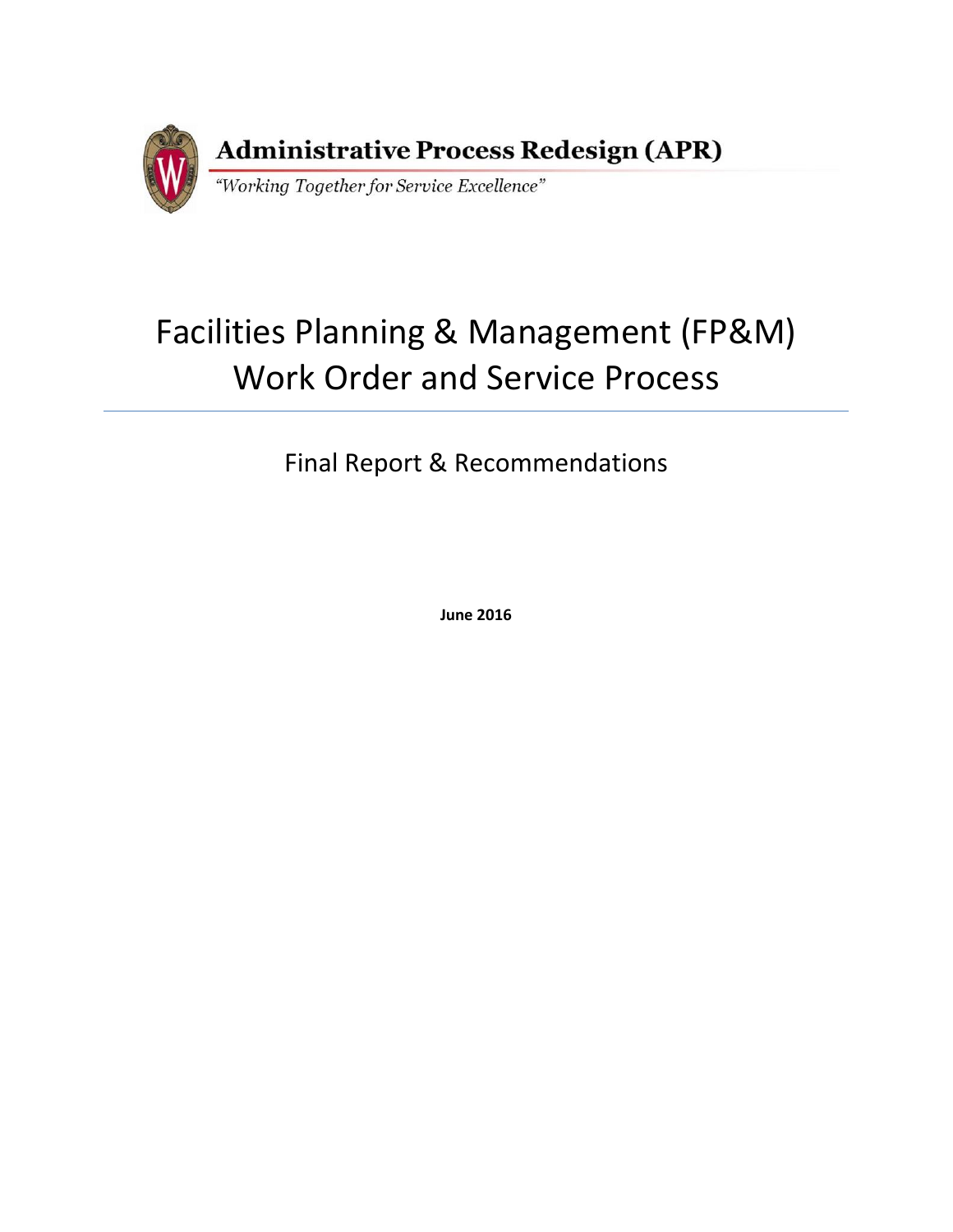| 1. |  |
|----|--|
| 2. |  |
| 3. |  |
| 4. |  |
| 5. |  |
|    |  |
|    |  |
|    |  |
|    |  |
| 1. |  |
| 2. |  |
| 3. |  |
| 4. |  |
|    |  |
|    |  |
|    |  |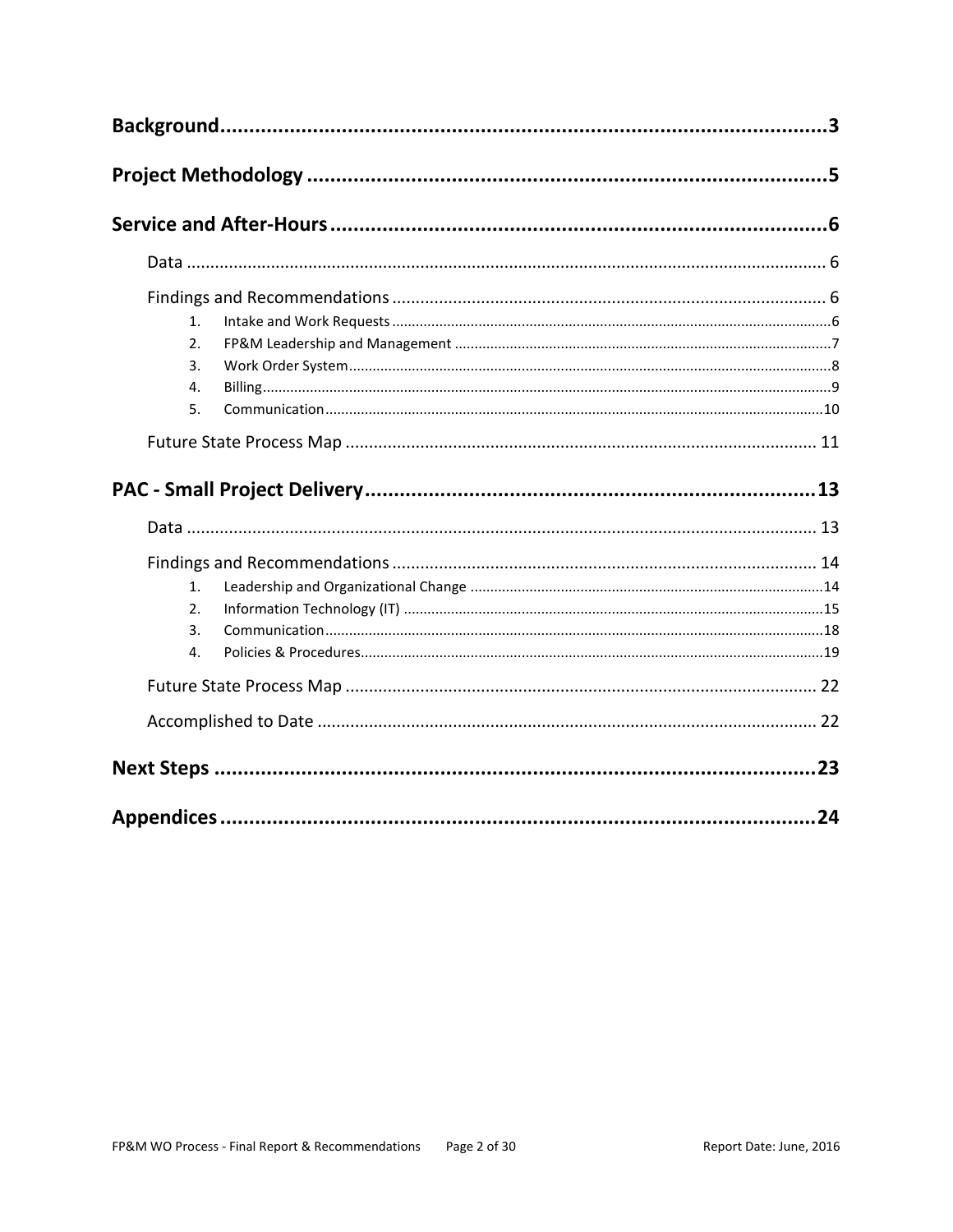# <span id="page-2-0"></span>**Background**

Leadership within Facilities Planning & Management (FP&M) has received feedback that some customers perceive FP&M Physical Plant as not being timely or within cost estimates when addressing service requests, providing required maintenance, or delivering in-house remodeling projects. As a result, it was decided that a thorough review of the FP&M Physical Plant Work Order process was necessary. As a first step, and to assist in defining the approach to the overall project, a work team with cross-campus representation was formed in Spring 2015 to reach out to campus customers to help better understand the customer experience with the current FP&M Work Order and Project Administration Center (PAC)<sup>[1](#page-2-1)</sup> processes.

**Three key themes** for improvement emerged from these interviews: Communication, Cost/Billing, and Timeframe for completion of work. By contrast, customers reported that the quality of the workmanship is where FP&M excels. This data validates what FP&M leadership had heard anecdotally and can be summarized as follows:

- 1. The work order process is neither responsive nor user friendly for customers.
	- A significant difference exists between the expectations of the customers and that of the staff providing the service. Currently, there is no consistent upfront explanation of services or instruction for how customers should enter the process.
	- Several gaps exist in the current process: between the time of request and the start of the work, between PAC and shop staff, between different shops, and between handoffs of work when staff is on-site.
- 2. Customers report being frustrated by the lack of transparency and access to timely data and tools.
	- There is no definition for when work is completed or a consistent path for the Work Order or project billing that follows. Customers reported that they are not always informed of delays in work. Additionally, they reported that there is often a significant gap in time before billing. This is exacerbated when cost increases are involved and the customer is unaware of the additional charges until significant time has passed.
	- Customers do not understand the labor rates or the 'B' number used for billing.
	- Numerous customers have shadow systems that address the Work Order process, billing, and project management and scheduling in order to better meet their needs.
- 3. A gap exists between customer expectations and the constraints of the Work Order process.
	- FP&M staff providing estimates may not have enough information to provide an accurate estimate to customers.
	- Customers do not necessarily like the fact that they have no choice but to work with FP&M for their facilities requirements.
	- Customers commented on staffing patterns. They think some units are understaffed and unable to perform well. FP&M trades staff are split between maintenance and project work, and sometimes pulled away from one project for another priority.

<span id="page-2-1"></span> $1$  PAC has been widely adopted across campus as synonym for the small project delivery process. For the purpose of this report PAC and small project delivery will be used interchangeably. The Project Administration Center was recently combined with Physical Plant Architecture/Engineering and renamed Campus Renovation Services.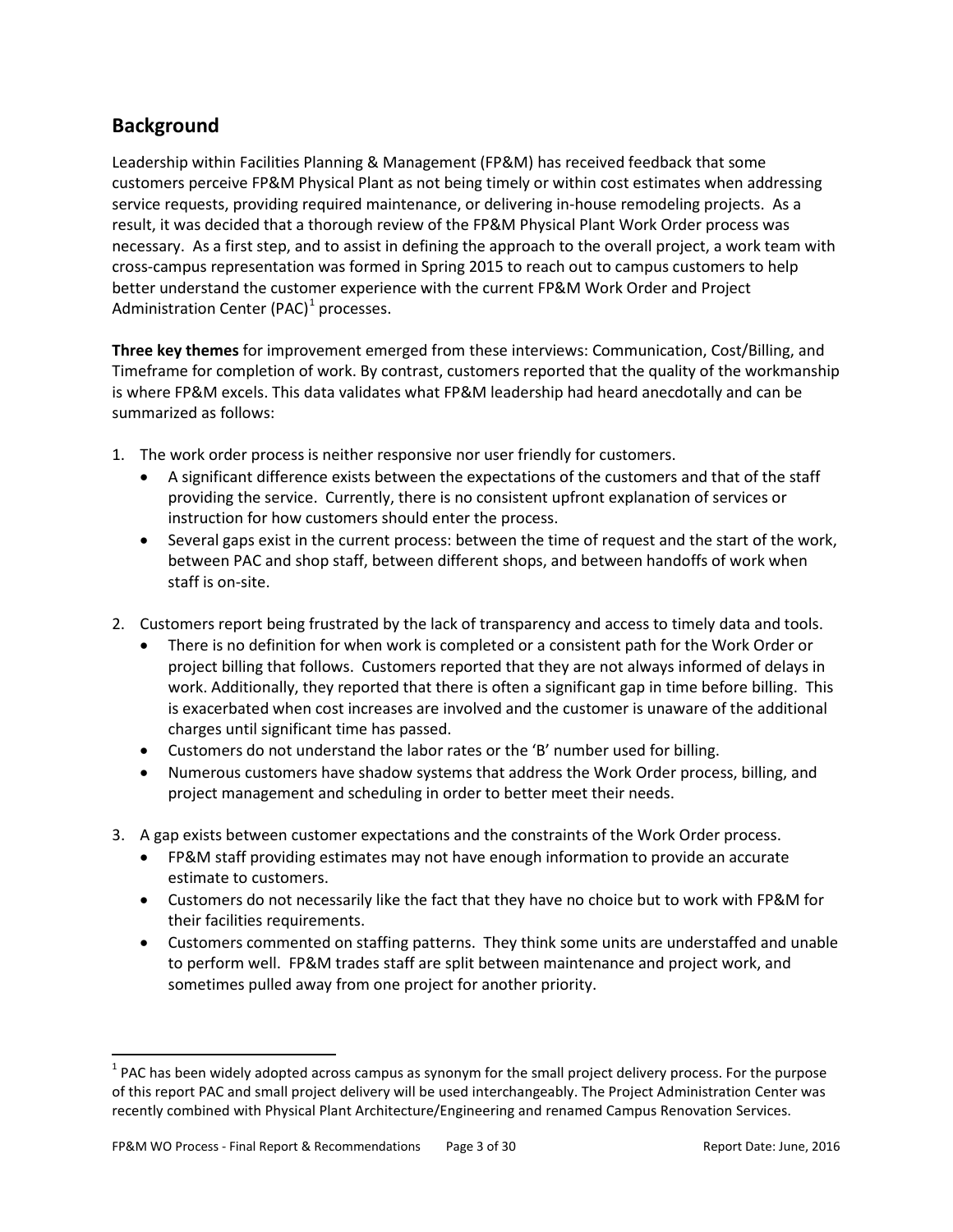- It takes longer to schedule and coordinate work in an occupied building than in a location under construction or an unoccupied space. This needs to be taken into consideration when scheduling and setting the timeline for the work.
- Customers noted that it was often up to them to communicate project details or initiate follow up with FP&M staff and/or between various groups at FP&M.
- 4. Generally, the frontline staff is exceptional and the quality of FP&M's work is excellent.

**The goal of the project** was to improve the current Service Request/Work Order and PAC processes within FP&M Physical Plant in order to increase customer satisfaction with service requests, scheduled maintenance, and the management of in-house projects. Specific improvements should be made to the intake process, communication, cost estimates, and timeliness.

The **deliverables** included:

- Redesigned processes for Work Orders, PAC and customer billing within FP&M Physical Plant.
- Requirements for new technology/system to support the redesigned processes.
- A plan to implement the new Work Order processes, including specific points of customer communication.
- A set of metrics to support and control the new processes.

The team consisted of the following individuals:

| Jennifer Badtke     | FP&M Physical Plant                        |
|---------------------|--------------------------------------------|
| Pam Barrett         | FP&M Physical Plant                        |
| Josh Cutler         | <b>School of Pharmacy</b>                  |
| Kirstin Fosdal      | FP&M Physical Plant                        |
| Stefanie Freyberger | APR                                        |
| Alice Gustafson     | APR                                        |
| Randy Hager         | <b>FP&amp;M Physical Plant</b>             |
| Bruce Hellmich      | <b>School of Human Ecology</b>             |
| Robert Lamppa       | FP&M Physical Plant (Co-Team Leader)       |
| Geb Lefeber         | <b>University Housing</b>                  |
| Margaret Maly       | FP&M Physical Plant                        |
| Mike Pena           | FP&M Physical Plant                        |
| Jeanne Schneider    | School of Education (WCER)                 |
| Hope Simon          | Nelson Institute for Environmental Studies |
| Margaret Tennessen  | FP&M Administration (Co-Team Leader)       |
| Mike Warren         | <b>Recreational Sports</b>                 |
| Jesse Winters       | School of Education                        |

Subject Matter Experts included:

| Sally Hansen    | FP&M Administration |
|-----------------|---------------------|
| Sharlene Heacox | <b>AIMS</b>         |
| Cindy Statz     | FP&M Physical Plant |
| Duane Marlette  | FP&M Physical Plant |
| Faramarz Vakili | FP&M Physical Plant |
|                 |                     |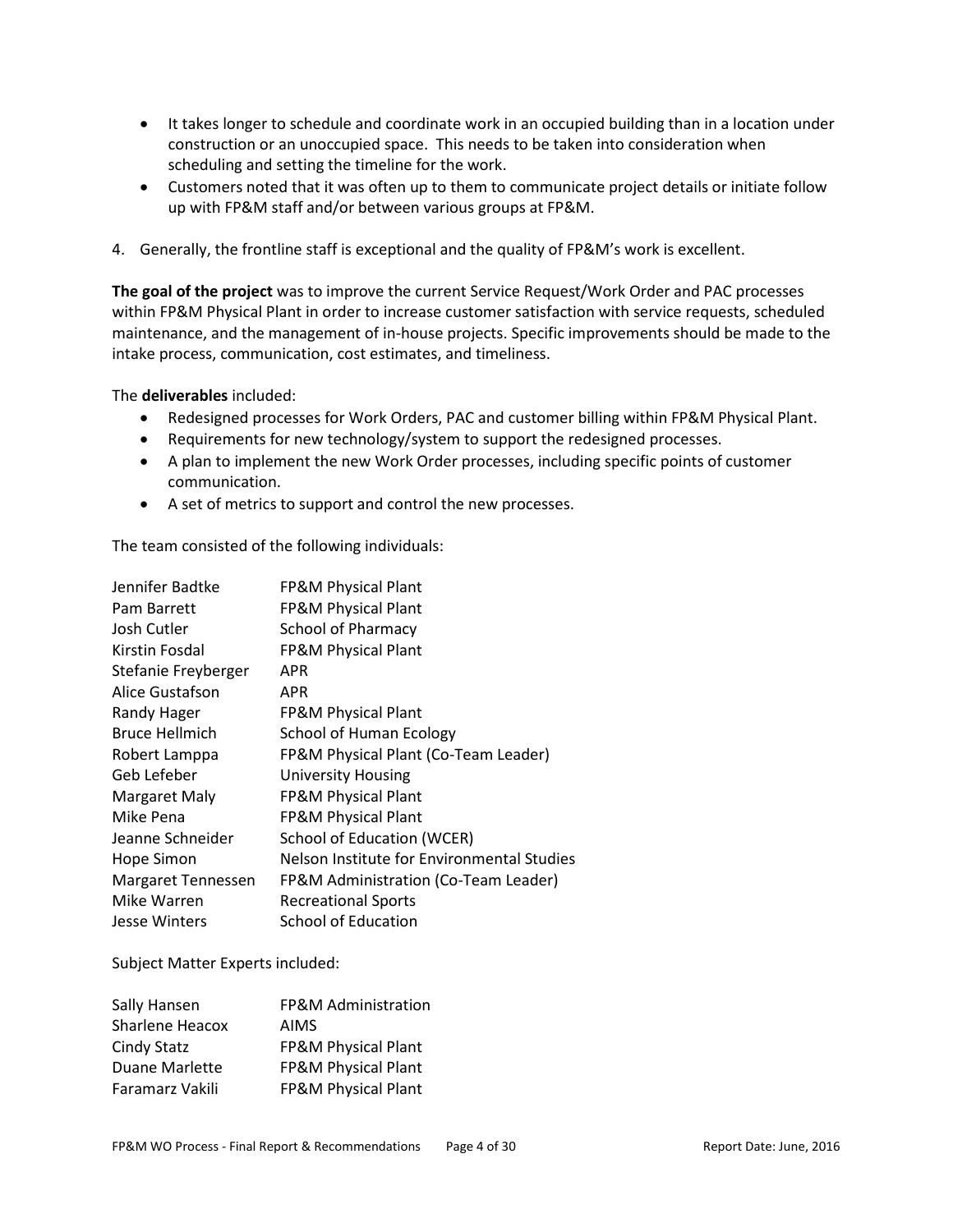# <span id="page-4-0"></span>**Project Methodology**

The team applied the methodology of Lean Six Sigma to its work. The DMAIC (define, measure, analyze, improve, and control) framework was used to form the project plan.

Since the previous team engaged campus in a "Voice of Customer (VOC)" exercise, this team incorporated the results of the VOC into this project and began by defining and outlining stakeholders and customers, creating a current state process map, and seeking data from the Facilities Maintenance Enterprise (FME) Work Order system, PAC database, and the third-party after-hours contractor Integrated Communications Services (ICS).

While defining the current state by means of process mapping and walking the process in small groups, the team discovered three distinct processes which are being supported by the Work Order system:

- The Service process the operations and maintenance process supported by Central Answering and Response Service (CARS).
- The After-hours process the extended service provided outside of regular business hours, often in response to urgent or emergency calls to ICS or the UW Police Department (UWPD).
- The PAC process the process in which non-capital campus renovation projects are planned, scheduled, and executed.

The project team decided to explore all three of these areas individually and eventually divided into two subgroups; one to redesign the Service and After-Hours processes, and another to design a new process for small projects. At the conclusion of walking the process, the team identified a list of observations and issues that were categorized into common themes (Appendix A), validating the VOC results. This document provided the foundation throughout the remainder of the project for multiple activities such as root-cause analysis, process map design, and brainstorming for solutions.

### Service and After-Hours

This sub-team was able to generate a substantial set of root causes from which it developed and brainstormed numerous recommendations. These recommendations anchored the redesigned process.

### PAC

The PAC subgroup took on the task of designing a new process, emphasizing improved communication within the PAC unit and with customers. The team focused on how each process step affected both the staff completing the work and the customer.

While the technical system supporting the PAC process provided some valuable data, overall consistent and dependable data were not available so the sub-teams used the available data for general direction only. Instead, the sub-team relied on the information gathered in process walks and interviews with internal staff to anchor the work. No level of agreement could be reached in diagraming the current PAC process even after walking it with staff, so the team decided to treat the project as one of design rather than redesign and moved directly into creating a future state.

For the purpose of this report, each team's work will be presented in a separate section.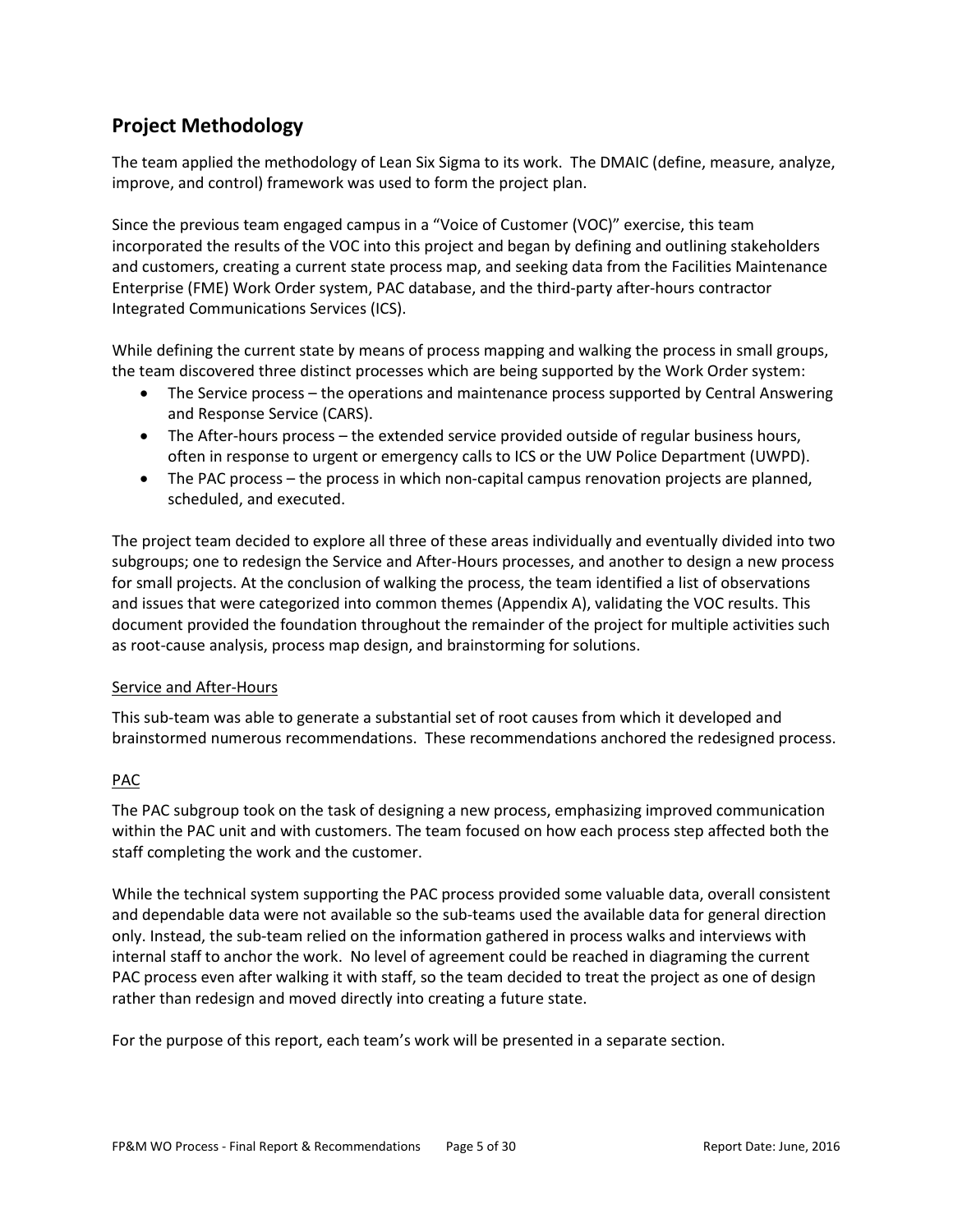# **Service and After-Hours**

<span id="page-5-0"></span>This sub-team grouped its observations and recommendations into five categories. Included at the end are the related items accomplished by FP&M staff during the life of the project.

### <span id="page-5-1"></span>**Data**

As previously noted, consistent and dependable data were not available, therefore the sub-team used the available data (Appendix B) for general direction only.

## <span id="page-5-2"></span>**Findings and Recommendations**

### <span id="page-5-3"></span>**1. Intake and Work Requests**

The significant observations and findings related to intake and work requests are outlined below.

- The current process does not work well for anyone; customers, dispatch, or FP&M employees.
- Customers use a "whatever works" approach to make the process work for them because the current process is not bringing them the results they need.
	- o After hours, customers often skip the third-party dispatch (ICS) step to request assistance, and instead contact the person they know and trust, or UWPD.
	- o When customers are unclear about the process, they call someone they perceive will get the job done.
- The work-arounds developed by both customers and FP&M result in confusion, separate tracking systems, and collisions in responsibilities.
- Some clients migrate away from using the services of the Physical Plant because they perceive it as quicker and more cost-effective to do it themselves.
- When walking the process, the team found that the after-hours process broke at the first step.
- The process was not well-defined and often was not used. This contributes to the creation of work-arounds and fewer calls made to ICS, the third-party dispatch center. Specific findings related to the after-hours intake included:
	- o Calling ICS adds extra time to the process.
	- o ICS staff is not knowledgeable about facilities and maintenance issues.
	- o ICS was not able to provide any meaningful useable data.
	- o There is no formal "on-call" protocol within Physical Plant so it is very difficult to get people to come in after hours.
	- o There is no call-in policy or incentive for staff to be on-call and respond to after-hours call.
	- o Holidays and legitimate time off impact the ability to provide premium overtime pay.
	- o UWPD security officers are not trained for maintenance triage.
	- o There is no communication back to customers on the status of their work order.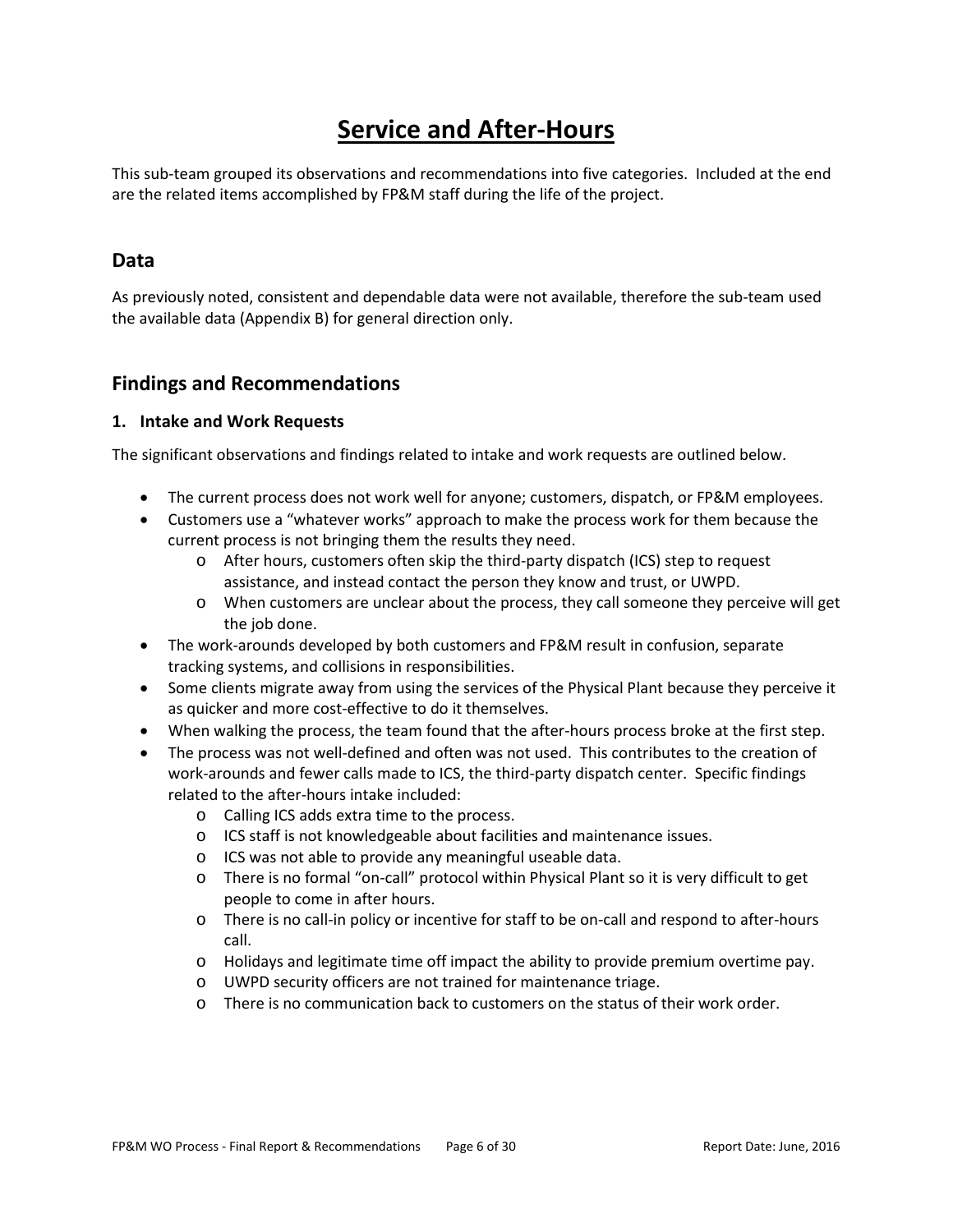*Recommendations - Intake and Work Requests:*

- *Establish a new FP&M dispatch center, available 24 hours/day. This dispatch center will replace ICS, the current third-party system used for intake of after-hours calls.*
- *Create a 24/7 staffing model with a strengthened role for supervisors, including the following:*
	- o *A supervisor will be available on all shifts to manage assignments and the priority of work.*
	- o *Supervisors will need to supervise shop areas outside of their own expertise. In other words, their expertise is now in supervision rather than in any one trade.*
	- o *Supervisors will manage and approve all overtime for their staff.*
	- o *Supervisors will be on-site, connecting with staff as work is underway and completed.*
- *Create a true on-call process with clear expectations written into position descriptions. This will ensure that if a specified trade is needed but not employed on a given shift, someone is always available.*

### <span id="page-6-0"></span>**2. FP&M Leadership and Management**

Current FP&M leadership will face significant challenges in adopting new policies and procedures, and improving efficiencies due to long standing cultural practices.

- Cultural inertia may prevent changes from happening. Leaders will need to be prepared for staff at many levels of the organization to thwart change efforts.
- The work environment has become more about the knowledge holders than the transparency of the process and the ability of people to carry out their work. In the current system, many staff must rely on power users to get information.
- The team was told there are no checks and balances to verify accuracy of reported work hours.
- Supervisors appear to lack information needed to provide appropriate supervision to their staff.
	- o Time worked is recorded in the work order system before it is approved by supervisors.
		- o Overtime is not always approved in advance.
		- o Each shop supervisor is allowed to create his or her own work flow process.
		- o There is no standard method for assigning work.
- It is difficult for supervisors to be accountable for their performance or the performance of their staff.

The organization is lacking clear policies, an effective management structure, defined roles, a common vocabulary, and standard expectations for behavior and accountability.

- Guiding principles and values supported by standard operating procedures are not consistently communicated and enforced.
- FP&M staff perceives there are not enough resources to manage the workload. They do not seem to understand they are the resource and managing their time effectively is a significant part of the solution.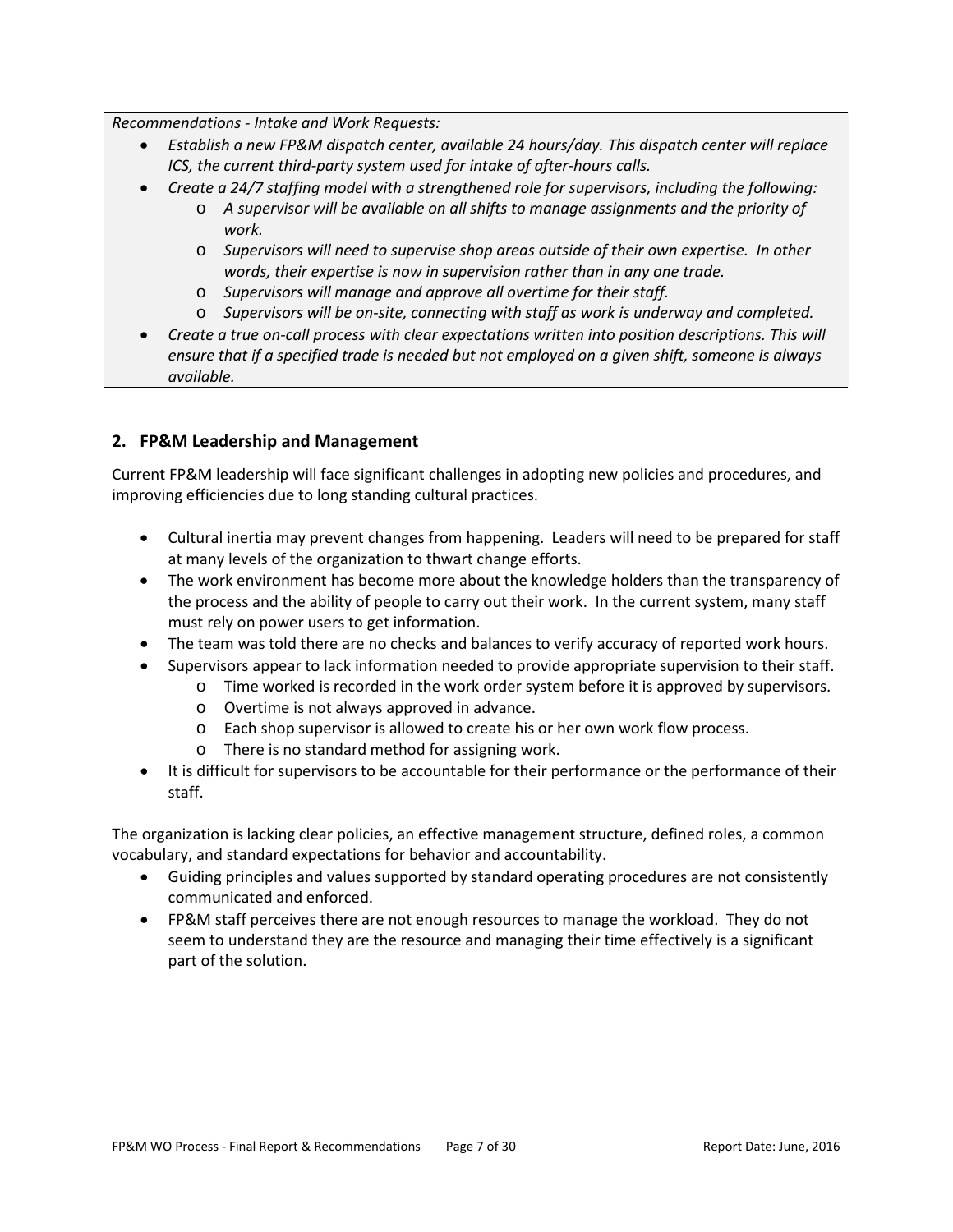*Recommendations - FP&M Leadership and Management:*

*The mission, vision and core values should be reviewed and restated. These should drive a customer service philosophy for FP&M which needs to be reflected in the policies, procedures, staff expectations and performance measures of the organization.*

*Specifically, FP&M will need to:*

- *Recognize the extent of the culture change for the organization and, if necessary, employ outside expertise to assist with establishing the new foundational principles.*
- *Call out customer service as a priority in all aspects of the work.*
- *Create a common philosophy for business operations.*
- *Determine the organizational metrics needed to maintain service excellence.*
- *Restructure the organization, establish policies, clarify roles, and set expectations for behaviors and accountability.*
- *Strengthen the role of the supervisors.* 
	- o *Supervisors should be responsible for the portfolios of work of their staff.*
	- o *Supervisors should make staff assignments and readjust the work assignments as necessary.*
	- o *Supervisors should approve the timesheets of their staff.*

### <span id="page-7-0"></span>**3. Work Order System**

The sub-team found the current work order system (FME) to be an antiquated, legacy system with a series of software bolt-on systems that are no longer supported.

Data integrity proved to be a problem.

- The team discovered that changes can be made in FME with no tracking of who made a change.
- Even after repeated requests, the team was unable to receive reliable data from the system.
- The team recognized the data it was able to pull from the system was directional at best. However, it did not contradict the team's understanding of the process gained through process walks.

In addition, the sub-team realized that very few people understand the entire FME system.

- There is one master user with a global view. The team noted that having just one person in this role does not provide enough backup or transparency to the process.
- The staff person managing the work order system is responsible for the entire process. There appears to be no separation of duties within the system.
- It appears that processes were built around the FME system, rather than the system supporting the most effective process.
- Well-intentioned people trying to resolve customer or other process issues cannot solve problems because of their lack of access to the FME system or data flowing from it.
- The current system requires too many manual touch points. There is not enough automation supporting work order status, tracking, or reporting.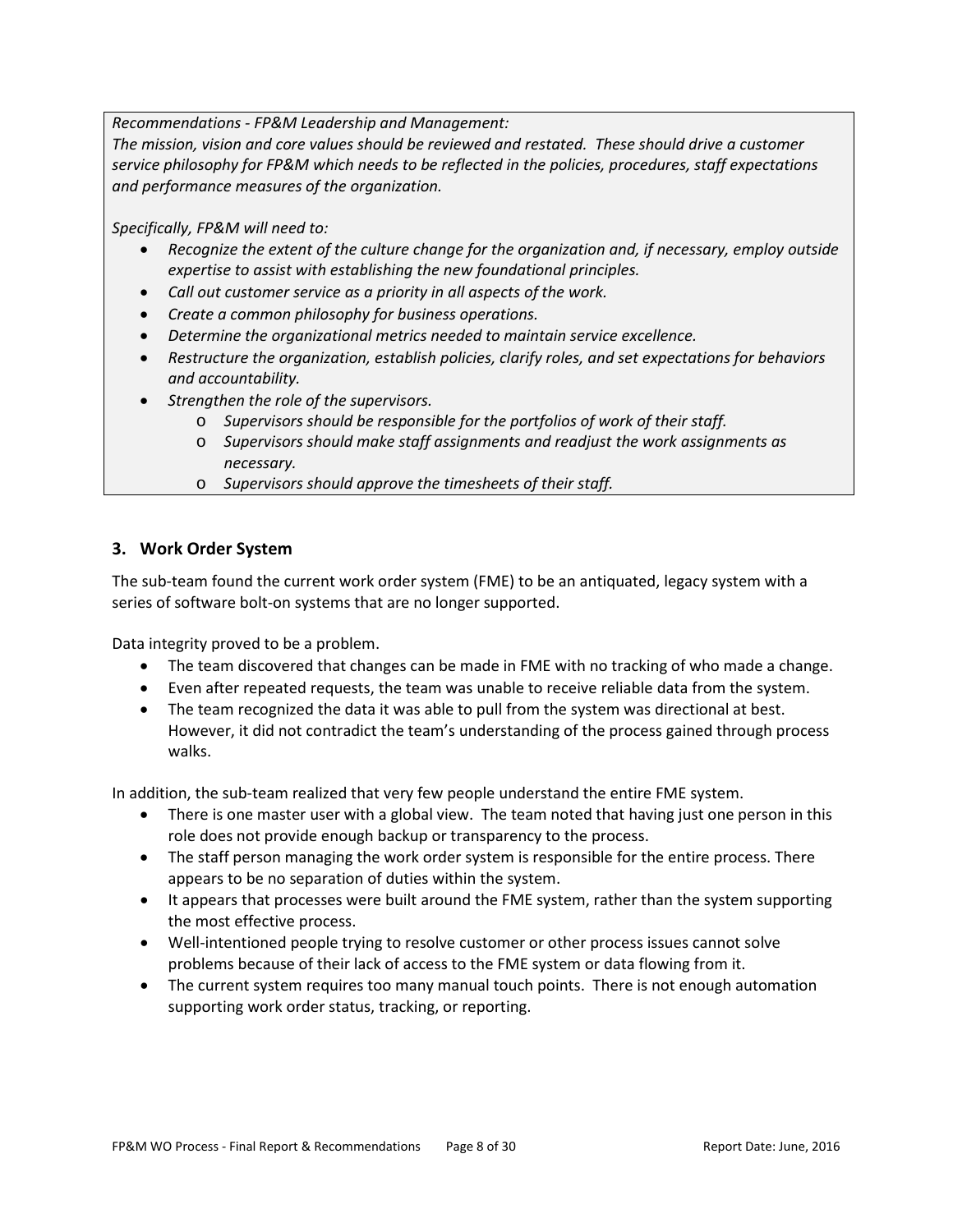*Recommendations - Work Order System:*

- *A new workflow and automated system should be selected and installed to replace the current FME system.*
- *The new system should be designed around the requirements of the newly created process.*
- *All entries and changes to the system should be logged with time, date, and identification of the person making the change.*
- *Separation of duties needs to be established such that the person taking the request is not the same person initiating or approving the charges/billings.*
- *Work order status should be a visible point of data available to the customer and the staff working within the process.*
- *Work order information should be pushed to supervisors to assist in assignments and management of priorities.*
- *A new work order system should enhance customer communication.*

### <span id="page-8-0"></span>**4. Billing**

The sub-team observed that billing practices do not fit a customer service model, nor provide what the customer expects or deserves. Specifically, the team identified the following:

- The FP&M billing process is inwardly focused. Very little information is available to the customer.
- The FME data feeding the billing process is not dependable and varies from report to report.
- The current process and system make it difficult to track costs.
	- o Generally, there is no agreement in place prior to the initiation of work.
	- o There is no tracking of change orders or requests for additional work by the customer at the work site.
	- o The existing rate schedule is complicated and difficult for customers to find.
	- o Customers do not know if something is maintenance or if the work will be charged back.
	- o Timekeeping is mixed into the billing process and is dependent on the staff member's reporting of hours worked.
	- o Time charges are transferred too infrequently; currently every two weeks.
	- o Bills are often negotiated due to confusion and poor documentation, making it difficult for staff and customers to develop an understanding of the billing process.
	- o It is difficult for FP&M to defend or explain the charges billed after time has passed.
- The billing process is a point of frustration for customers.
	- o There is little understanding of the billing cycle.
	- o There is a separate billing number for FP&M charges. Each customer has a "B" number but there is no security or control maintained on that number.
	- o There is no definition of a project end. Customers are surprised by unexpected charges.
	- o There is no customer approval process. Money gets pulled from the customer account and a statement is sent after the transfer of funds.
	- o Customers do not have access to the cost cycle and do not know the percentage of the project that is being billed.
	- o Final bills are not sent until all of the vendors within the project have billed FP&M.
- FP&M has not established a path of escalation for adjustments or appeals.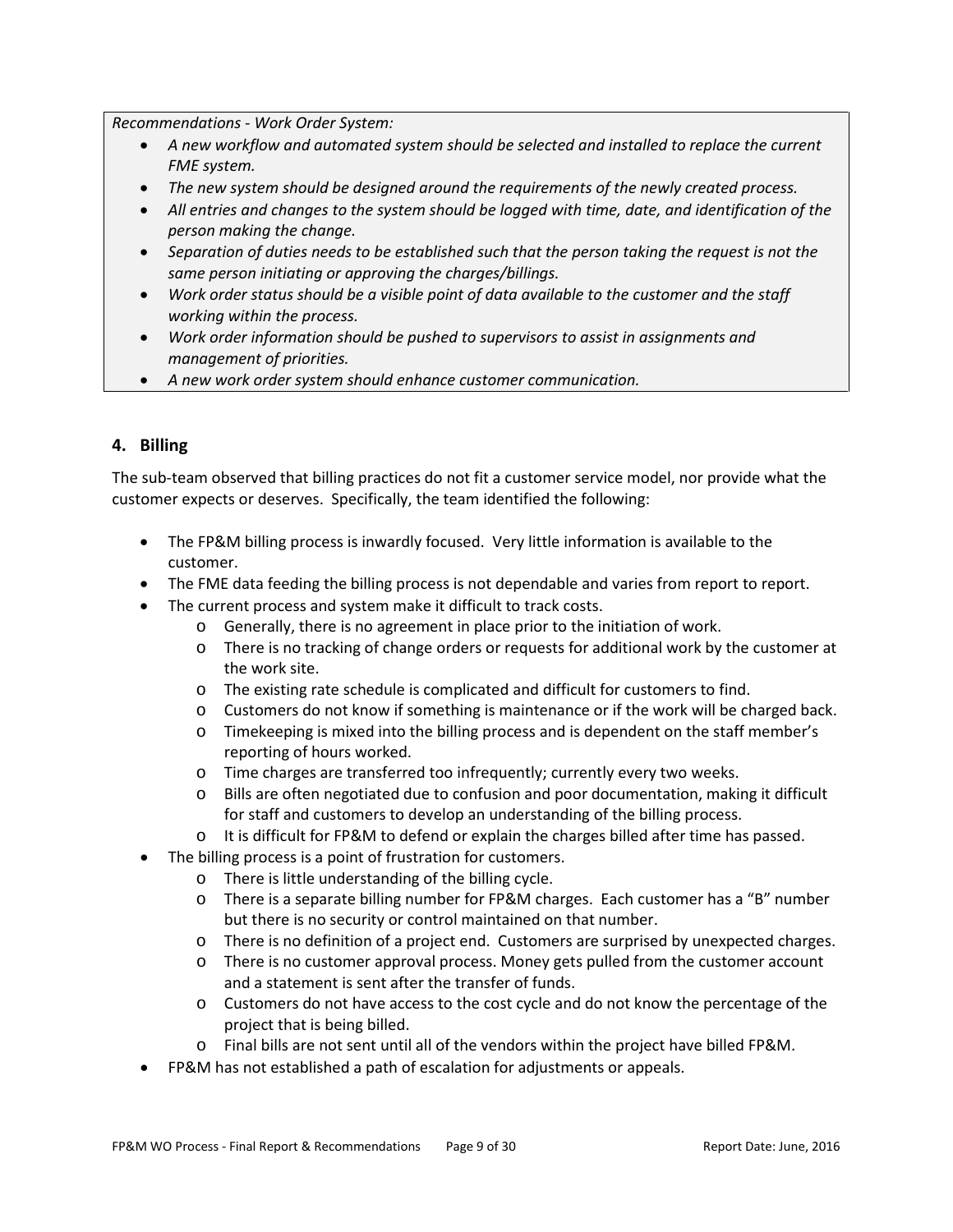*Recommendations - Billing:*

- *A rate sheet should be established and published for the customer's use.*
- *The explanation of when a project is charged and not charged should be simplified and published.*
- *A set of estimated standard charges for routine work should also be established and published.*
- *Eliminate the "B" number used only by FP&M. Instead bill to funding strings confirmed at the time of the work order request.*
- *Charges should be visible to customers at all time.*
- *Customers should have a chance to review and approve bills prior to payment being taken from their account.*
- *A detailed explanation of charges should be sent to the customer with the bill.*
- *A bill should not be delayed due to payroll adjustments or a delay in billing from an outside vendor.*
- *FP&M may receive a payment by funding transfer if the customer does not pay or disputes the bill within a set period of time.*
- *A monthly billing cycle should be established and maintained.*
- *A billing adjustment and billing appeals process should be created.*

### <span id="page-9-0"></span>**5. Communication**

The sub-team discovered customers are seeking and cannot find information related to their work orders.

- There is very little information "pushed out" to campus customers.
- Customers must know to look for the status of their project within a poorly designed portal.
- It is unclear who the customer should call if there is need for explanation or follow-up.
- The process itself is complicated and not transparent to the customer.
- There is no expectation that FP&M staff members need to communicate with customers.
- Staff may choose not to communicate since it may be uncomfortable for staff to receive difficult questions and negative feedback.
- Supervisors' contact information is not available to customers.
- FP&M staff and their customers do not share a common vocabulary.

The sub-team also observed that communication within FP&M needs to be improved.

- Supervisors are not part of the flow of information. They are given selective information by workers.
- Handoffs between staff may or may not happen.
- Communication tends to stop at the end of a shift.
- It is unclear how priorities for work orders are established. There is some indication that priority may be set by the trades person assigned the work order.
- It is unclear when a work order is complete.
- Communication tools and technology seem out of date and hinder the immediate flow of information between supervisors, staff and customers. For example, work orders cannot be updated in the field.
- It does not appear that anyone is assigned responsibility for owning the coordination of a work order or its close.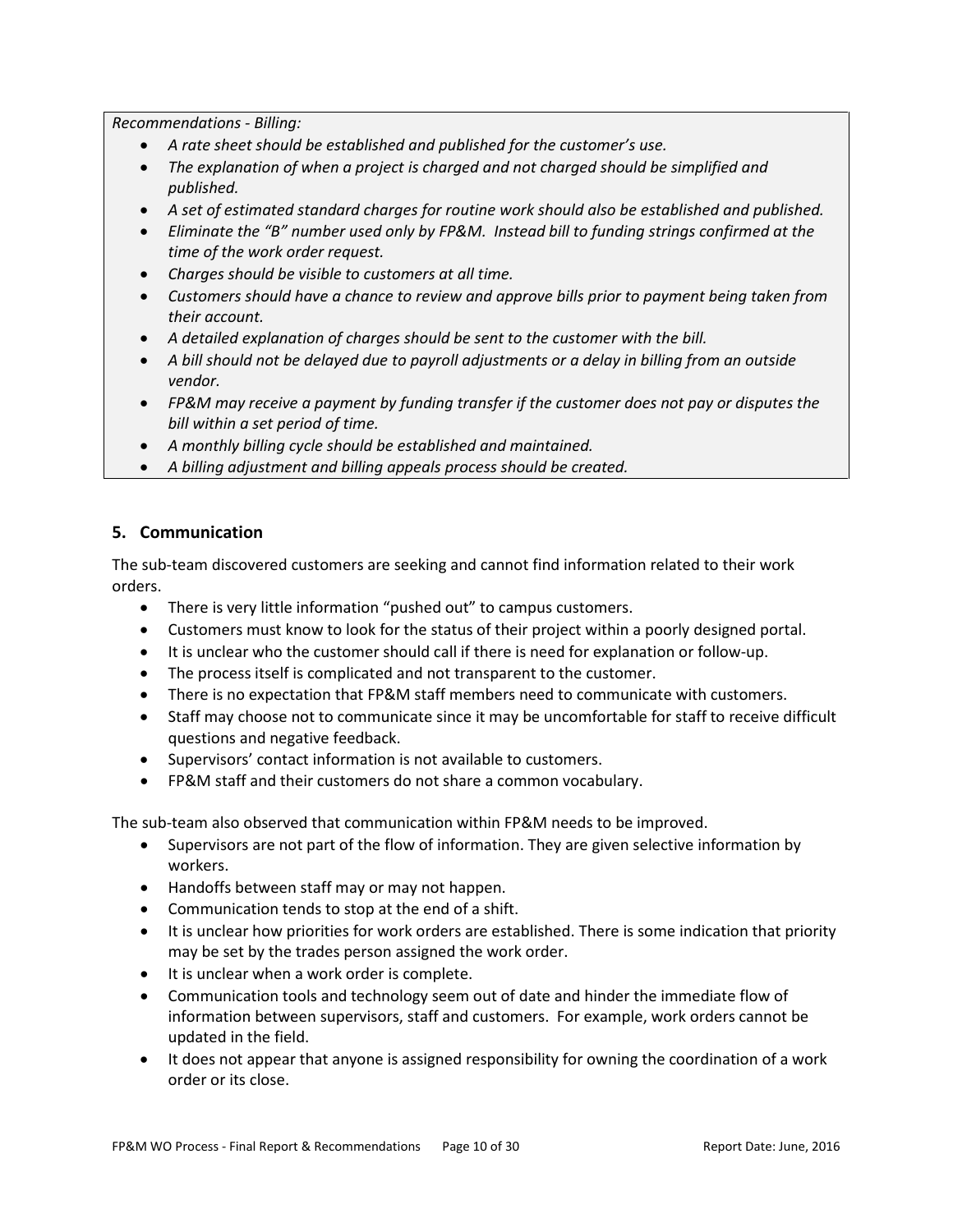*Recommendations - Communication:*

- *Transparency should exist for all parties to the process at all times.*
- *Customers should be able to see the status of their work order and the running bill of charges. Information should be sent to customers; they should not need to search for it.*
- *A customer liaison should be assigned to a customer at the initiation of each work order.*
- *A process for escalating questions and appealing bills should be created.*
- *Supervisor contact information should be published and available to customers.*
- *Supervisors should be able to see the status of the work orders for all trades persons at any given time. Information should be sent to supervisors; they should not need to search for it.*
- *FP&M leadership should be able to see the status of all work orders and associated performance metrics. Information should be sent to leadership; they should not need to search for it.*
- *Expectations should be set within the organization for internal communication.*
- *Standard Operating Procedures (SOPs) need to be created for handoffs between shifts.*
- *Project managers need to be assigned when multiple trades are involved in a work order.*
- *Training for the new workflow and new process will need to be put in place and staff held accountable for it.*
- *New tools should be in place for managing the information related to the work order, and communication with customers and between staff.*
	- o *Each staff member in the field should be assigned a tablet or cell phone as a communication tool.*
	- o *Supervisors and customers should be notified when staff is on the work site and again when the work order is completed.*
	- o *Time metrics should be automatically recorded and used to charge accurately and also to measure service delivery.*
	- o *Supervisors may send assignments to staff in priority order and make adjustments as necessary.*
	- o *Urgent assignments should be labeled as urgent and remain visible to everyone in the process until completed.*
	- o *Work orders should not be able to be closed until confirmation has been sent to the supervisor and the customer.*

### <span id="page-10-0"></span>**Future State Process Map**

The recommendations outlined in this section of the report are anchored by a new future state process map which can be found in Appendix E.

# **Accomplished to Date**

While the sub-team has been engaged in the design of the future state for the work order process, a number of activities have been taking place within FP&M, many of them laying the groundwork for the new processes.

• The Executive Director of the Physical Plant has set the stage for upcoming cultural change through a number of Physical Plant employee and supervisor meetings.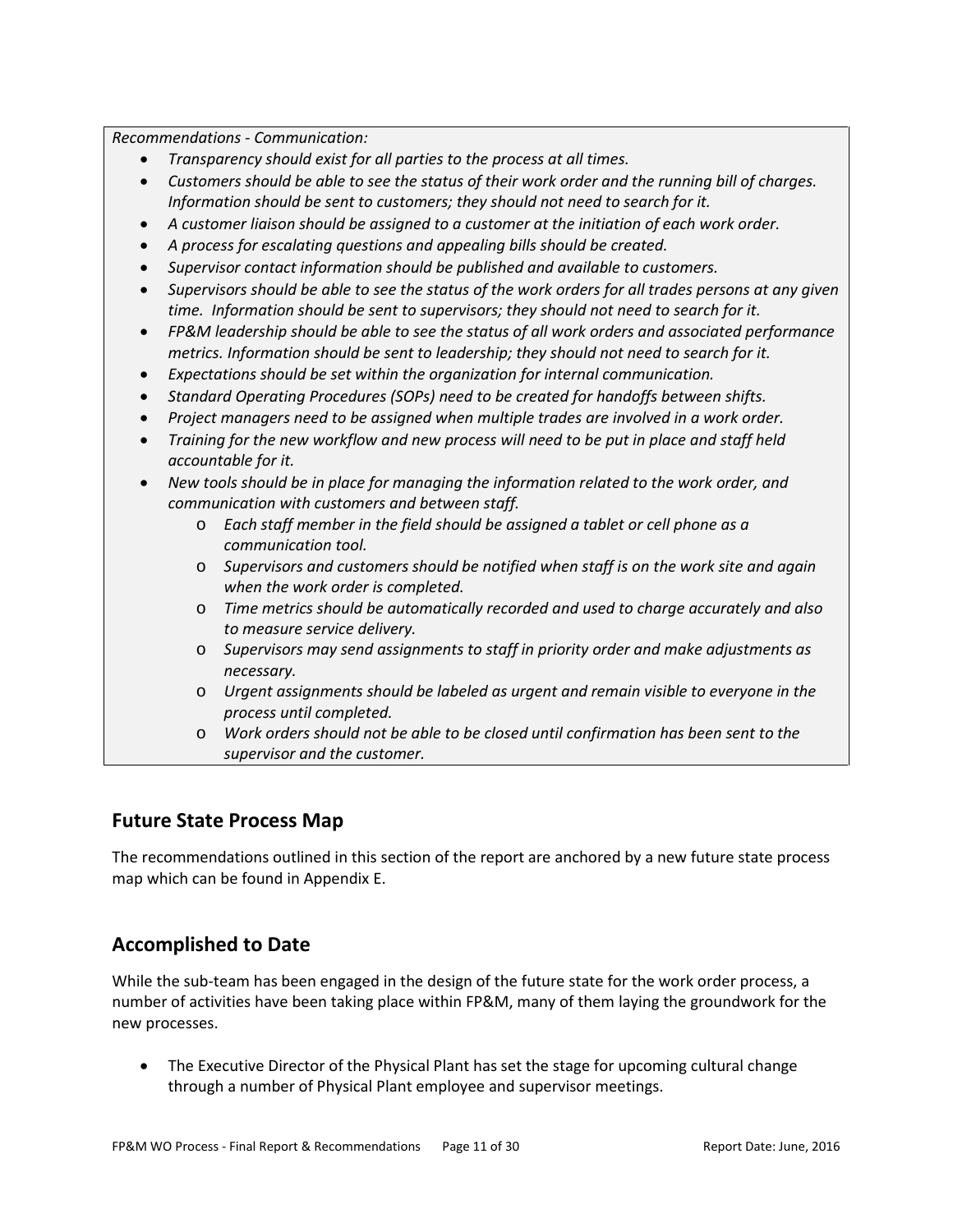- Multiple vendor informational presentations on CMMS/Project Management software have been provided but no specifications have been developed yet.
- Due to some immediate concerns, all supervisors were interviewed by FP&M management to determine the current practices and systems used to manage employee overtime. The results clearly indicated that neither does a process exist nor do the supervisors have the technology tools to maintain control of overtime worked by their assigned staff. This aligns with the observations of the team. Currently, an overtime management policy has been drafted and is being reviewed.
- In response to a request from our facility clients and in collaboration with the UWPD, Physical Plant has implemented an ID badge program. A policy is in draft and has been submitted for approval to the FP&M policy and review committee. This effort is to assist in the identification of Physical Plant employees while assigned activities in a client's facility.
- Service Outage Notification and Restoration Response (SONARR). Physical Plant Operations is collaborating with the UWPD, DoIT to create structured communications at the onset and during primary utility service outages (electrical, heating, cooling, water supply, and sanitation) that affect one or more facilities. Service responders will communicate with the DoIT operations center and relay pertinent information related to the restoration efforts. The DoIT staff member will post the status and transmit the data to the applicable audience.
- CARS has been renamed as Physical Plant Customer Service to align with a renewed focus on the customer.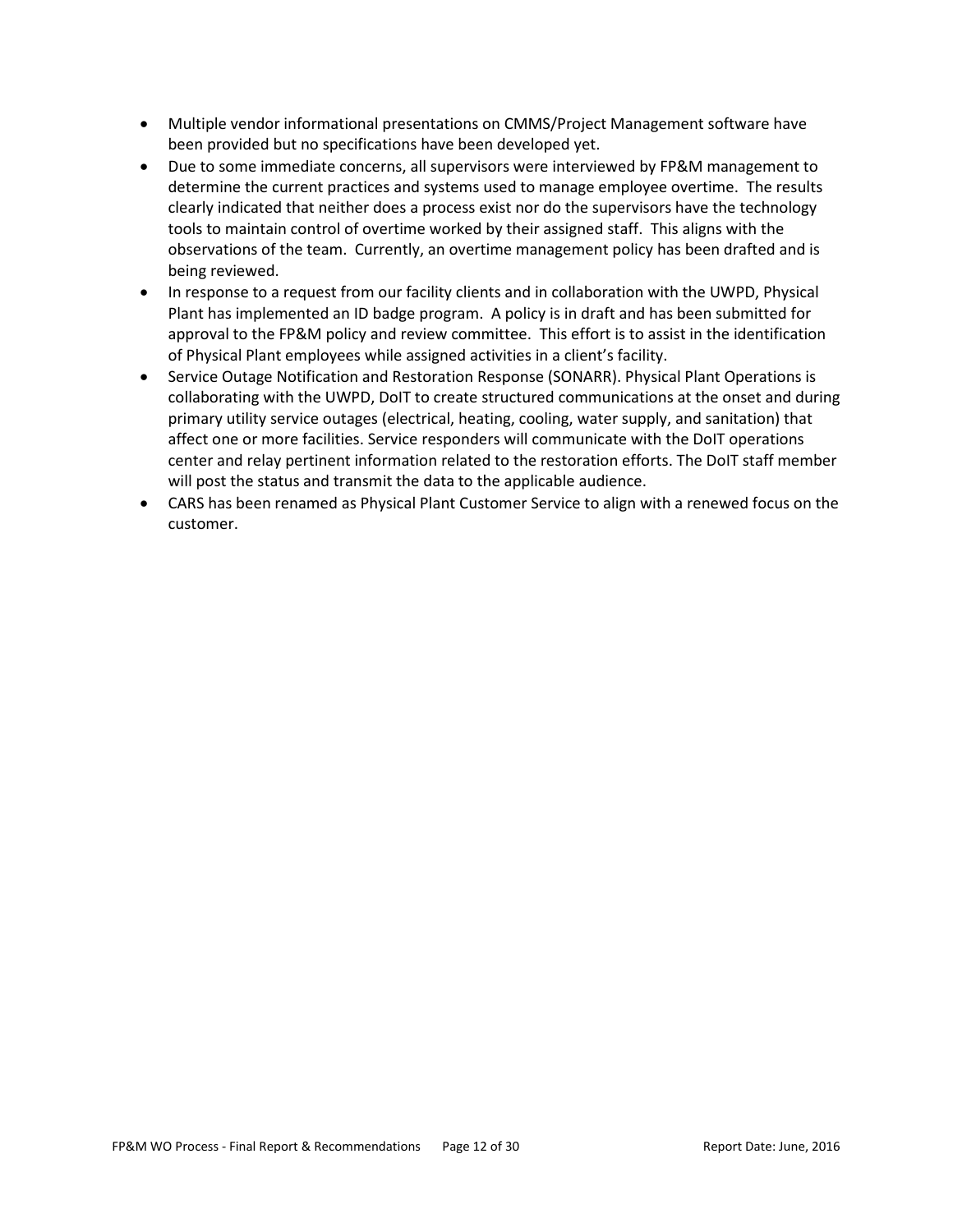# **PAC - Small Project Delivery**

<span id="page-12-0"></span>This sub-team reviewed available data to lead their discussions and guide the design of a new process for small project delivery. Observations from the process walks formed the basis of the team's discussions and anchored all findings for the future state recommendations. Included at the end of this report are the related items accomplished by FP&M staff during the life of the project.

### <span id="page-12-1"></span>**Data**

Data was collected from FME and the PAC project database. The project load was analyzed based on the number and size of projects completed in the fiscal year 2015 (FY15) based on a set of metrics defined by the sub-team.

In addition, total costs of projects were compared to initial estimates plus the total of change orders for a random sample of projects completed in FY15. Post-completion customer project evaluation comments were compiled as well. The team analyzed various tables and charts, which helped generate discussions, inquiries about further detail, and eventually identification of solutions to areas of concern.

The sub-team found that the data results did not match what was heard in the Voice of the Customer phase. The team questioned the integrity of the data not only for this reason, but also because the data had to be manually manipulated and sorted at various points during the data-gathering process. As a result, the data were used sparingly and with great caution in developing the new process.

With the aforementioned limitations in mind the sub-team was able to use some of the data and from it draw the following conclusions:

- 1. One-third of the customer-requested estimates created by the PAC group did not progress to become construction projects (Appendix C).
- 2. Most customers received a detailed estimate as a product, regardless of whether they requested a detailed estimate or a preliminary estimate (Appendix D).
- 3. Change-orders during design and construction were not well-documented. It is not easy to compare the final cost of a project to the initial estimate because it is rarely known if the scope is the same or how much it has changed.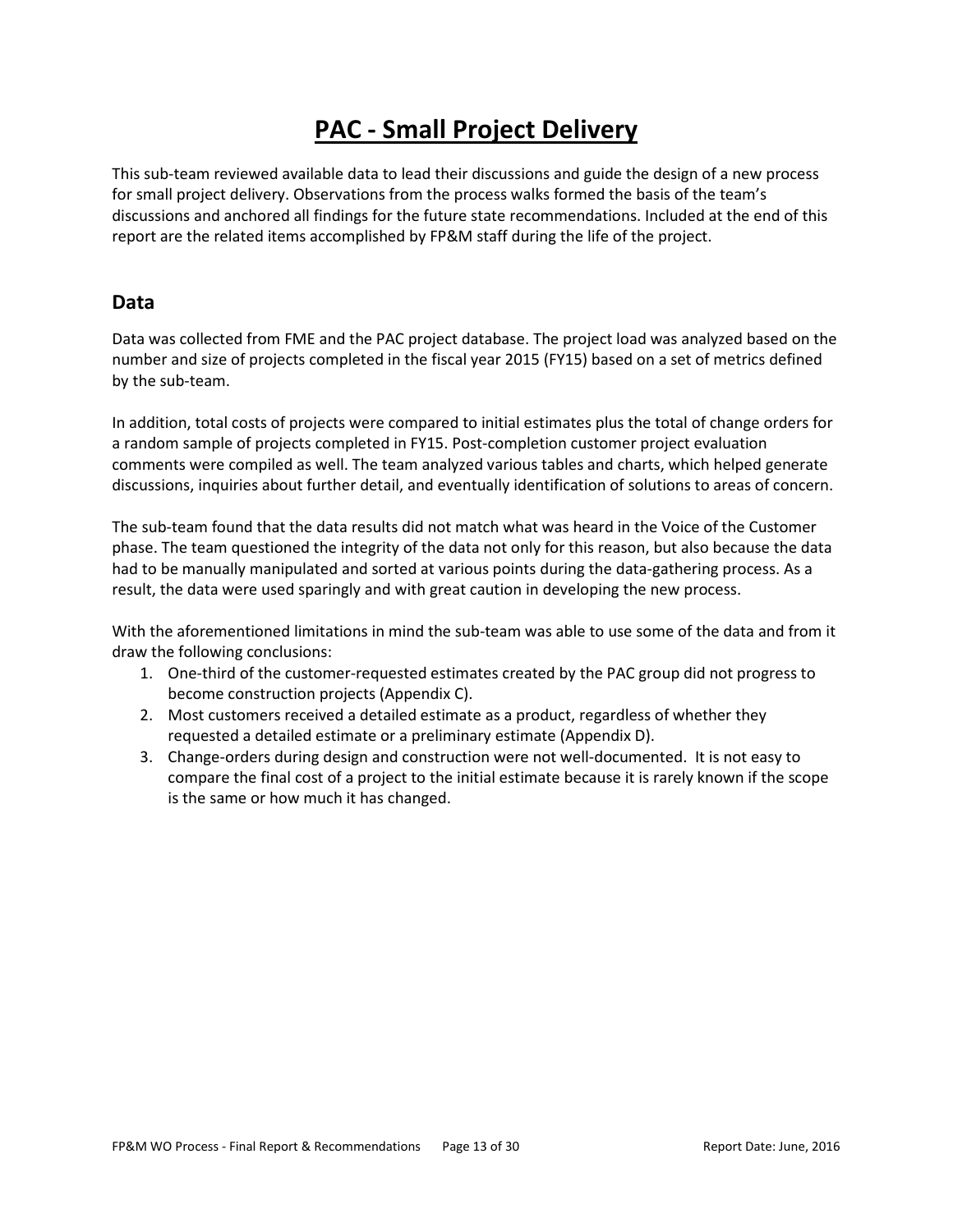# <span id="page-13-0"></span>**Findings and Recommendations**

All findings and corresponding recommendations can be summarized into four categories.

### <span id="page-13-1"></span>**1. Leadership and Organizational Change**

The PAC sub-team supports all findings and recommendations regarding leadership and organizational change identified by the Service and After-Hours sub-team. Therefore, this section will only highlight those additional findings and recommendations that are specific to the PAC process.

- Historically, the small project delivery group operated as a sub-unit of the Physical Plant Operations and Maintenance area with separate Architect and Engineers (A&E) and PAC groups. Additionally, the trades persons moved between remodeling and maintenance jobs and had no formal reporting lines to anyone involved in the execution of remodeling projects.
- Until 2015, the PAC process lacked a dedicated director to oversee the various functions involved in the planning and execution of small project renovations. As a result, there was a lack of accountability.

*Recommendations - Leadership and Organizational Change:* 

- *Small project delivery leadership should be able to see the status of all work orders and associated performance metrics.* 
	- o *Information should be sent to leadership; they should not need to search for it.*
- *Leadership should support uninterrupted construction and adherence to project timelines through regular internal reviews of active projects.*
- *Clearly defined performance metrics should be established:*
	- o *To monitor adherence to project budgets and schedules;*
	- o *For internal decision making; and*
	- o *For sharing with customers.*
- *A philosophy of process transparency and partnership between the FP&M small project delivery group and our campus customers should be implemented through a commitment to:*
	- o *Shared information;*
	- o *Mutual agreement/understanding;*
	- o *Flexibility to change;*
	- o *Ongoing two-way communication;*
	- o *Cost transparency; and*
	- o *Clear documentation of changes to project budget, scope, and/or schedule.*
- *Stronger internal accountability to the process with consequences for non-compliance should be established.*
- *There is a need to set a standard for communication across FP&M and with customers.*
- *A formal escalation and dispute processes should be instituted.*
- *Leadership should clarify roles and responsibilities for all staff using a role and responsibility matrix.*
- *There should be a dedicated trades staff created.*
- *There is a need to create a fulltime estimator role whose duties will include tracking active projects for estimate accuracy and developing a cost database to provide greater consistency in estimating.*
- *Schools, colleges, and divisions should be required:*
	- o *To identify dedicated customer liaisons that are authorized to approve projects, scope changes, funding, and change orders; and*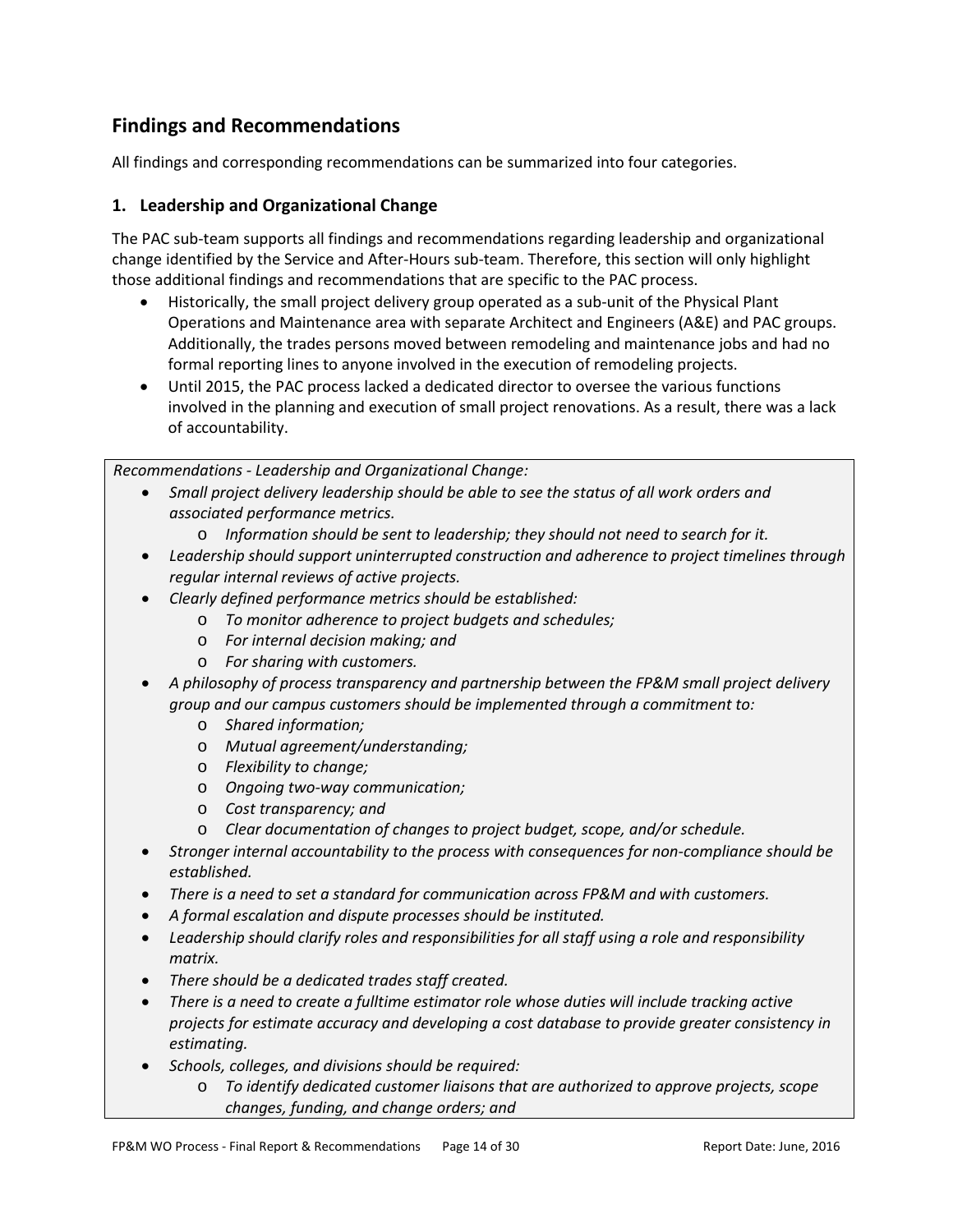- o *To prioritize their projects in times of heavy workloads.*
- *A process should be identified to deliver materials to a job site in a timely fashion and implemented.*
	- o *Have Central Stores staff make deliveries to reduce travel time of trades staff.*
	- o *Provide on-site staging areas for materials.*
	- o *Have trades staff order materials using mobile devices.*
- *There is a need to create a fulltime Scheduler role whose duties will include assignment of staff resources to better align staff, workloads, and project timelines.*

### <span id="page-14-0"></span>**2. Information Technology (IT)**

The sub-team observed that the current IT environment supporting the small project delivery process is a patchwork of systems. A/E, project administrators, construction managers, shop supervisors and trades staff all use different tools to manage work and project delivery. Work orders for small projects are ultimately generated from FME, but the variety of overlapping systems creates confusion and does not provide a consistent record of a small project from start to finish.

- The IT systems and databases supporting the small project delivery process are not integrated with each other or FME.
- Multiple systems within FP&M and on the customer side are used to track project information requiring repeat data entry.
- Processes have been built around existing IT system.
- The existing FME system is no longer a supported product.

In addition, the customer experience with the current IT environment is not positive.

- Customers are frustrated by the tools available to them.
	- o The interface is not intuitive and it is difficult to find information.
	- o Data is not presented in a way that is useful.
	- o There is no way to view work progress or work billed versus budget.
	- o There is a lack of integration with existing IT systems, i.e. WISDM, WALMS, INSITE.
- There is no way to view a summary of multiple projects.
- There are very few standard reports available and it is difficult to find, generate, and reconcile information within a project and across project with other relevant data.

Finally, there is a lack of data management and integrity within the current IT structure.

- Changes to project information can be made at any time by any staff member who has access to the FME system, including after project completion, making exported data unreliable.
- Data that is exported requires several manual steps and extensive historical knowledge to create understandable reports.
- Systems and processes rely heavily on manual data entry and paper records.
	- o Staff members often spend time manually copying data from one system to another or from paper forms to IT systems.
	- o Task lists and timesheets are paper-based which delays the assignment and reporting of work and limits the ability of customers and supervisors to track progress.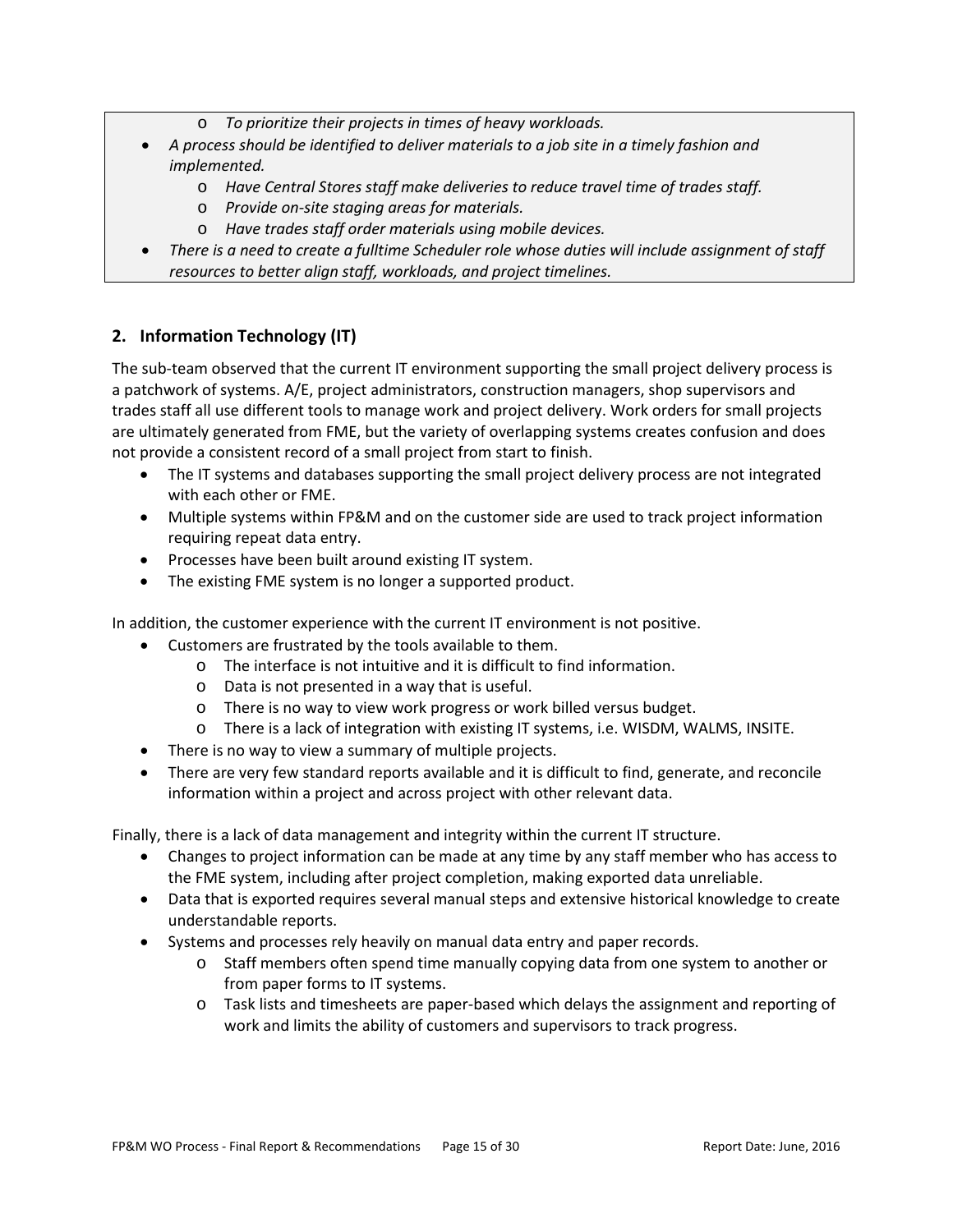*Recommendations - Information Technology (IT):*

*Implement a dedicated project management IT system that serves all aspects of small project delivery. This could be part of an overall service order and maintenance IT solution, if such a system satisfies the requirements of the small project delivery process. If such a system is not available, or is impractical to implement and manage, then a stand-alone IT solution should be identified for small project delivery.*

*Information technology should be woven into all aspects of the small project delivery process to support transparency and communication with customers and FP&M staff. The new IT system must be customizable to meet the requirements of the small project delivery process.*

- *Implement a project management system that is designed to support all phases of small project delivery, including:*
	- o *Drawings and design documents storage.*
	- o *Construction planning and management.*
	- o *Change orders, submittals, and requests for information (RFIs).*
	- o *Budgets, bids, and cost tracking.*
	- o *Communication records.*
- *The new system should:*
	- o *Ensure a high level of data integrity.*
	- o *Be holistic, avoiding repetitive data entry in multiple places.*
	- o *Allow for data viewing by various users at differing levels of detail.*
	- o *Allow for interconnection of or co-residence of project construction information with project financial and billing information.*
- *Critical features for a new IT system should include:*
	- o *Customizable permissions for different types of FP&M staff and customers.*
	- o *Integrated project approvals.*
	- o *Functional across common mobile devices, browsers, and operating systems.*
	- *Mobile technology for all small project delivery staff should be deployed to.*
		- o *Emphasize use across all areas of small project delivery.*
		- o *Use this technology to maximize productivity in the field and allow for real-time tracking of project resources.*
		- o *Examples of mobile technology uses could be:*
			- *Time tracking-check in/out at job site*
			- *Ordering Materials*
			- *Providing progress updates*
			- *Providing and/or reviewing change order information*
- *The IT system must be maintained as the single, authoritative repository for all project information and records.*
	- o *Supervisors, staff, and customers must be held accountable for using the IT system consistently.*
- *An IT management plan should be developed to sustain system performance over time.*
	- o *Ensure the IT system is updated and modified as processes and procedures change.*
	- o *Ensure the IT system is fully supported by the manufacturer and/or vendor.*
	- o *Identify and evaluate new features and technologies that might improve processes.*
- *A dedicated IT support team needs to be established who should be responsible for maintenance, upgrades, and training.*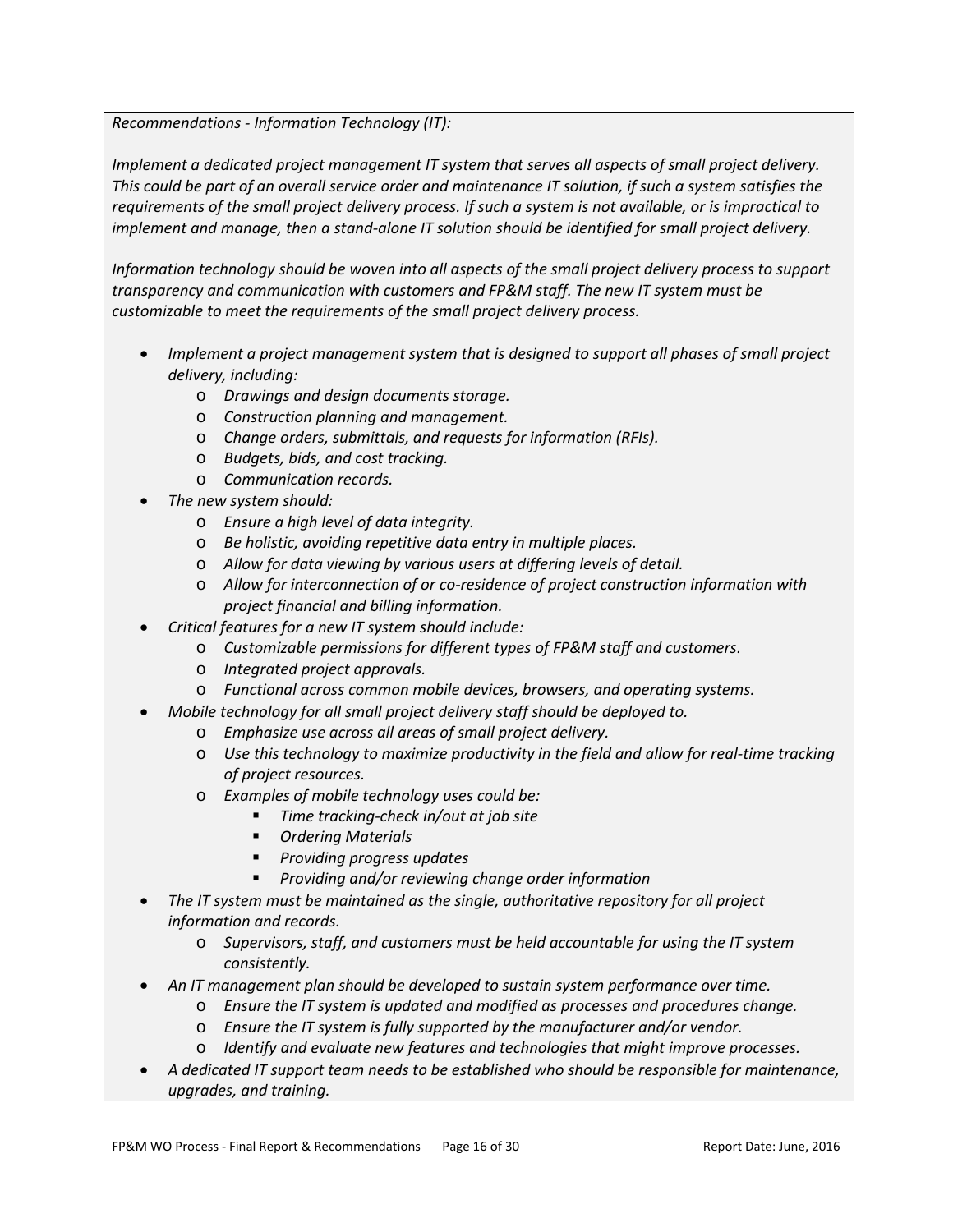*Recommendations - IT (continued):*

- *Customer project and portfolio dashboards should be created that show:*
	- o *Active and historical projects;*
	- o *Status of work and budget; and*
	- o *Project schedule information.*
- *Project Managers and experts portfolios should be visible in the system to all FP&M staff.*
	- *There is a need to design a new intake form containing:*
		- o *A designated field for Approval Authority.*
		- o *A progressive pull-down list.*
		- o *The ability to submit photo/files.*
- *Contact information should be maintained for customers, approvers, and project managers.*
- *A website needs to be created and maintained where customers can educate themselves on the small project delivery process:*
	- o *Include an estimate formula matrix.*
	- o *Provide sample schedules by project type.*
	- o *Provide and explain the options for project delivery.*
	- o *Explain project management practices and metrics.*
	- o *Make available project categories including code and review requirements.*
	- o *Detail how each phase of the project (intake, design, construction, close out, and billing) works.*
	- o *Provide guidelines for maintenance funding on small projects.*
- *Single electronic intake interface should be considered that serves both project and service order requests. This could be either an integrated feature of the small project delivery IT system or a stand-alone interface that feeds data into the project management system after a request is reviewed. Critical features include:*
	- o *Intuitive interface;*
	- o *Mobile device capability;*
	- o *Ability to upload documents and photos;*
	- o *Drop down menus and pre-populated fields based on customer inputs;*
	- o *Automated flags based on custom criteria (historic building, hazardous materials, etc.); and*
	- o *Automated request routing based on custom criteria.*
- *There should be an automated workflow in one system from design to construction to billing.*
	- o *Data should not require manual transfer or entry at each project phase.*
- *An approval process and decision schedule should be created.*
- *An authenticated approval process needs to be investigated.*
- *There should be automated notifications in place that are customizable for organizational needs and sent within FP&M and to customers.*
- *All changes and actions should be logged with user information, date, and timestamp.*
- *There is a need to create one project identifier that ties all aspects of the project together.*
- *Customizable reports should be developed such as progress reports (e.g. percentage complete, percentage of budget spent, schedule attainment).*
- *Data in existing IT systems such as WISDM, WALMS, INSITE, Resource 25 should be leveraged via integration or automated data transfer.*
- *Data should be retained according to accepted records retention standards.*
- *Any deletion or significant alteration of data must require approval from FP&M leadership.*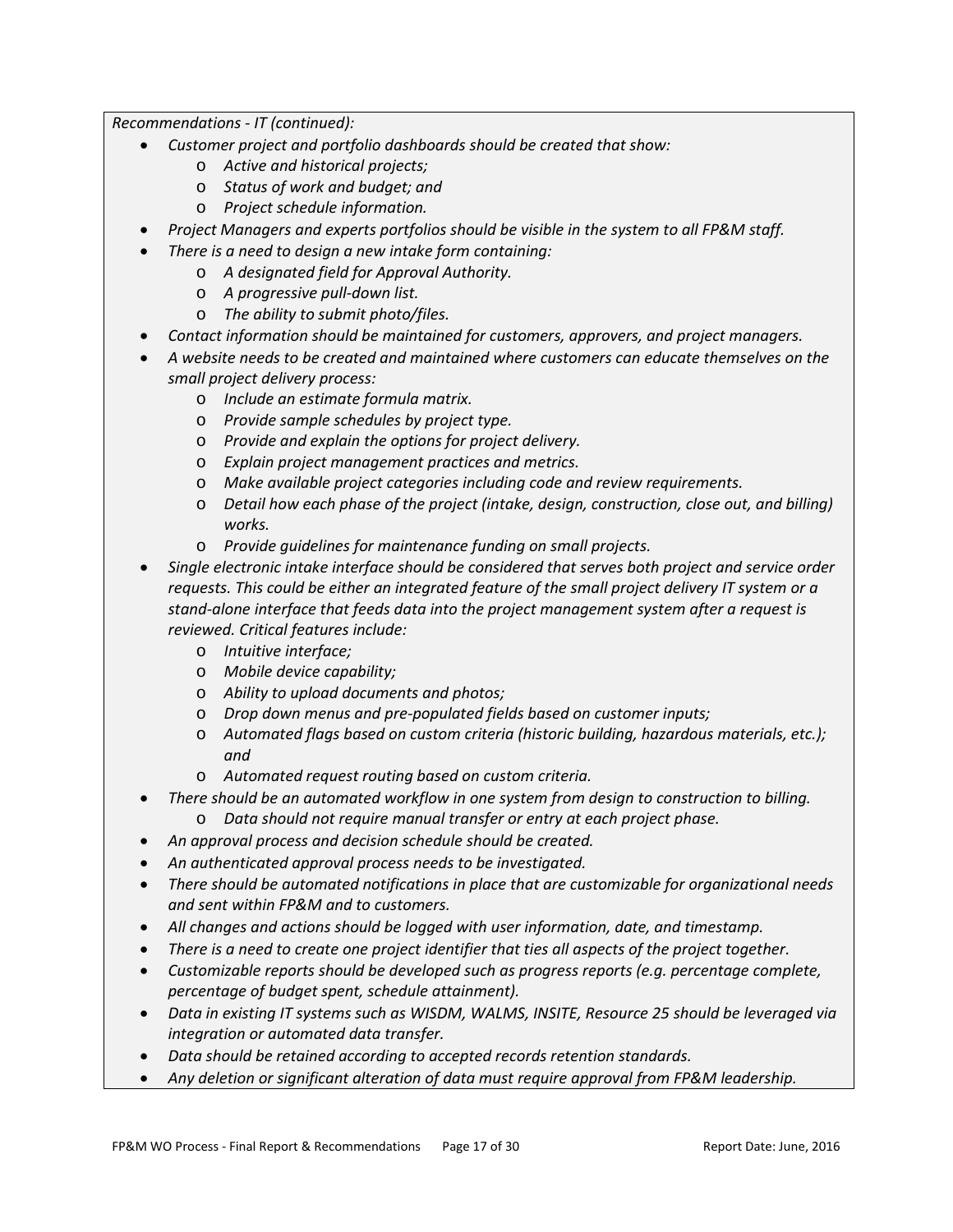### <span id="page-17-0"></span>**3. Communication**

The sub-team discovered customers are seeking and not able to find information related to their work orders.

- There is very little information "pushed out" to campus customers.
- Customers must know to look for the status of their project within a poorly designed portal.
- It is unclear who to call if there is need for explanation or follow-up.
- The process is complicated and not transparent to the customer.
- There is no clear expectation set if and when PAC staff should communicate with customers.
- Staff may choose not to communicate since it may be uncomfortable for staff to receive difficult questions and negative feedback.
- Supervisors are given selective information by workers and are not part of the information flow.
- Small project delivery staff and their customers do not share a common vocabulary.

*Recommendations - Communication:*

- *Customers need to be better informed of the process.*
- *Customers need to know what they can expect, and how the process works.*
- *Customers need to understand the vocabulary the small project delivery group uses.*
- *The approval process should be improved to ensure all parties involved are on the same page.*
- *Customers should be able to see the status of project and the running bill of charges. Information should be sent to customers; they should not need to search for it.*
- *A customer liaison should be assigned to a customer at the initiation of each project request and remain consistent throughout the process.*
- *New tools should be in place for the management of information related to projects and communication to the customer and between staff.*
	- o *Supervisors and customers should be notified when staff is on-site and again when the work is completed or changes occur.*
	- o *Communication with the customer about when the work is complete should be clear and consistent.*
	- o *Customers should be informed when the work is done and occupancy can occur.*

The sub-team also observed that communication within the small projects delivery team needs to be improved.

- Communication is not mandated or outlined and it varies significantly based on who is communicating.
- Handoffs between staff may or may not happen.
- Priority seems arbitrary and it is unclear how priorities for work are established. There is some indication that priority may be set by the trades person who may not have updated information.
- It is unclear when work moves between statuses within the small projects delivery group and who is assigned to and responsible for it.
- Communication tools and technology seem out of date, and hinder the immediate flow of information between supervisors, staff, and customers.
- Small project delivery staff and their customers do not share a common vocabulary.
- It does not appear that anyone is assigned the responsibility for owning the coordination of the process or when it is done.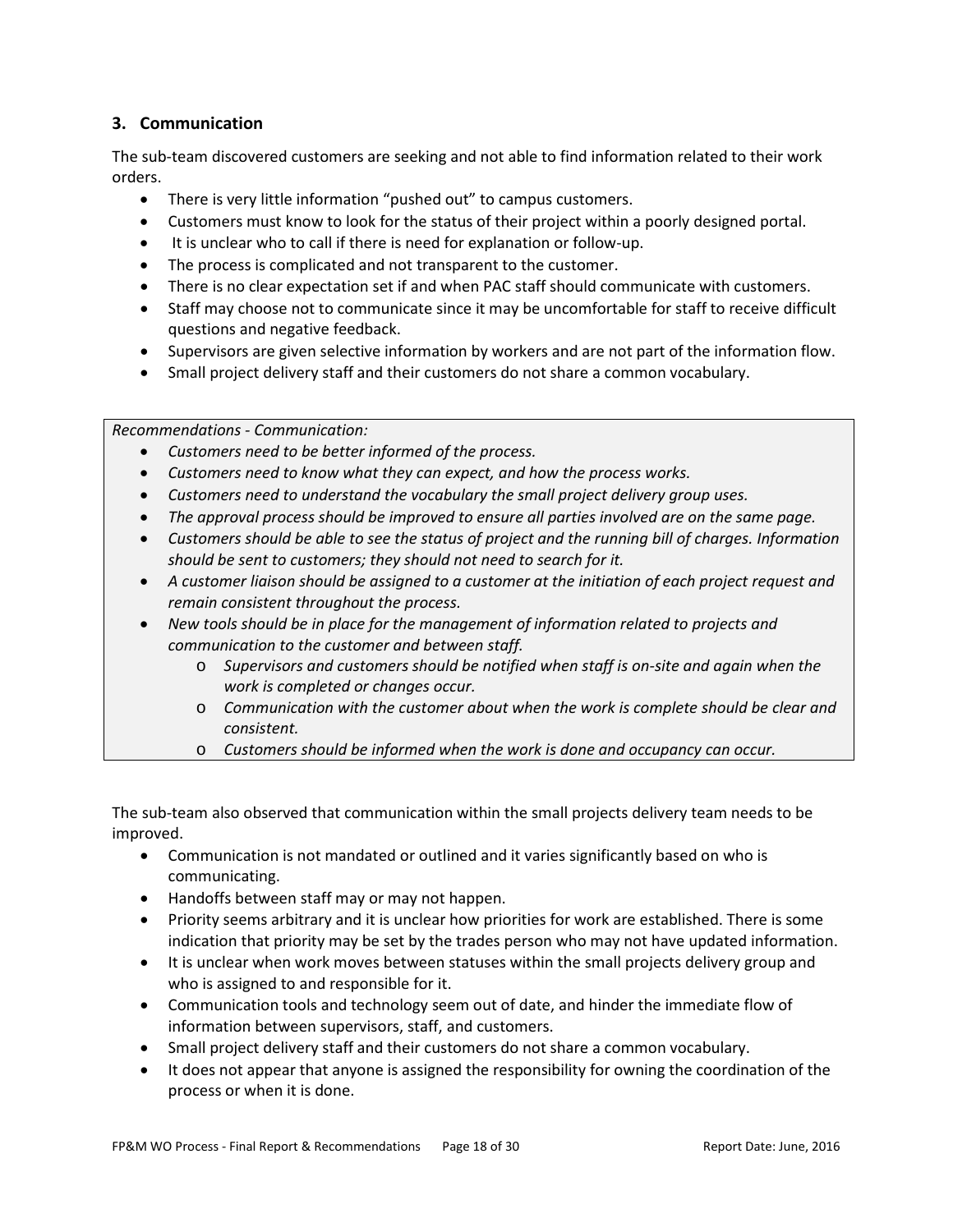*Recommendations - Communication:*

- *Transparency to the process should exist for all parties at all times.*
- *Management should introduce consistent vocabulary and standard definitions.*
- *Supervisors should be able to see the status of all projects for all trades at any given time.*  o *Information should be sent to supervisors; they should not need to search for it.*
- *Expectations should be set within the organization for internal communication.*
	- o *Create accountability for communication.*
- *Training for the new workflow and new process will need to be put in place and staff held accountable for it.*
- *The new process should facilitate (immediate) communication of changes requested by customers to all parties involved.*
- *A standard for communication among all parties involved in the process should be defined.*
- *There should be clear visibility of all projects in the pipeline (master schedule) to all PAC personnel.*
- *Time metrics should be automatically recorded and used to charge accurately and also to measure service delivery.*
	- o *Supervisors should send assignments to staff in priority order and make adjustments as necessary.*
	- o *Urgent assignments should be labeled as urgent and remain visible to everyone in order to measure service delivery.*

### <span id="page-18-0"></span>**4. Policies & Procedures**

A new process must be designed with accompanying policies and procedures to act as a backbone for the process and give it strength. In this case, several weaknesses within the current system led to the suggestion of several policies and procedures. The sub-team found:

- Estimating methods differ between process work groups, making it difficult for customers to compare costs and track charges.
- Gaps between estimated costs and final charges are difficult to account for due to lack of consistent documentation for changes requested/required during design and construction.
- Final billing statements provided to customers do not include the detail necessary to compare final charges with estimated costs. There is currently no process for customers to dispute charges before funds are transferred.
- It is unclear to customers how project priority is determined and there is currently no policy that addresses urgent or high priority projects.
- Deadlines and targets for deliverables (estimate, design, construction, etc.) are difficult to rely on and are often missed.
- The current process does not clearly differentiate between a rough estimate and a detailed estimate. The result is that detailed estimates are provided for the majority of projects. On average, preliminary estimates require 60 days to complete which is significantly longer than a rough estimate.
- A Lack of clarity on who has authority to make decisions regarding project scope and budget creates confusion for FP&M staff. Large or changing customer groups often result in disruptions to the project's anticipated schedule and/or budget.
- Construction work has a tendency to start and stop causing longer periods of disruption for customers and building occupants.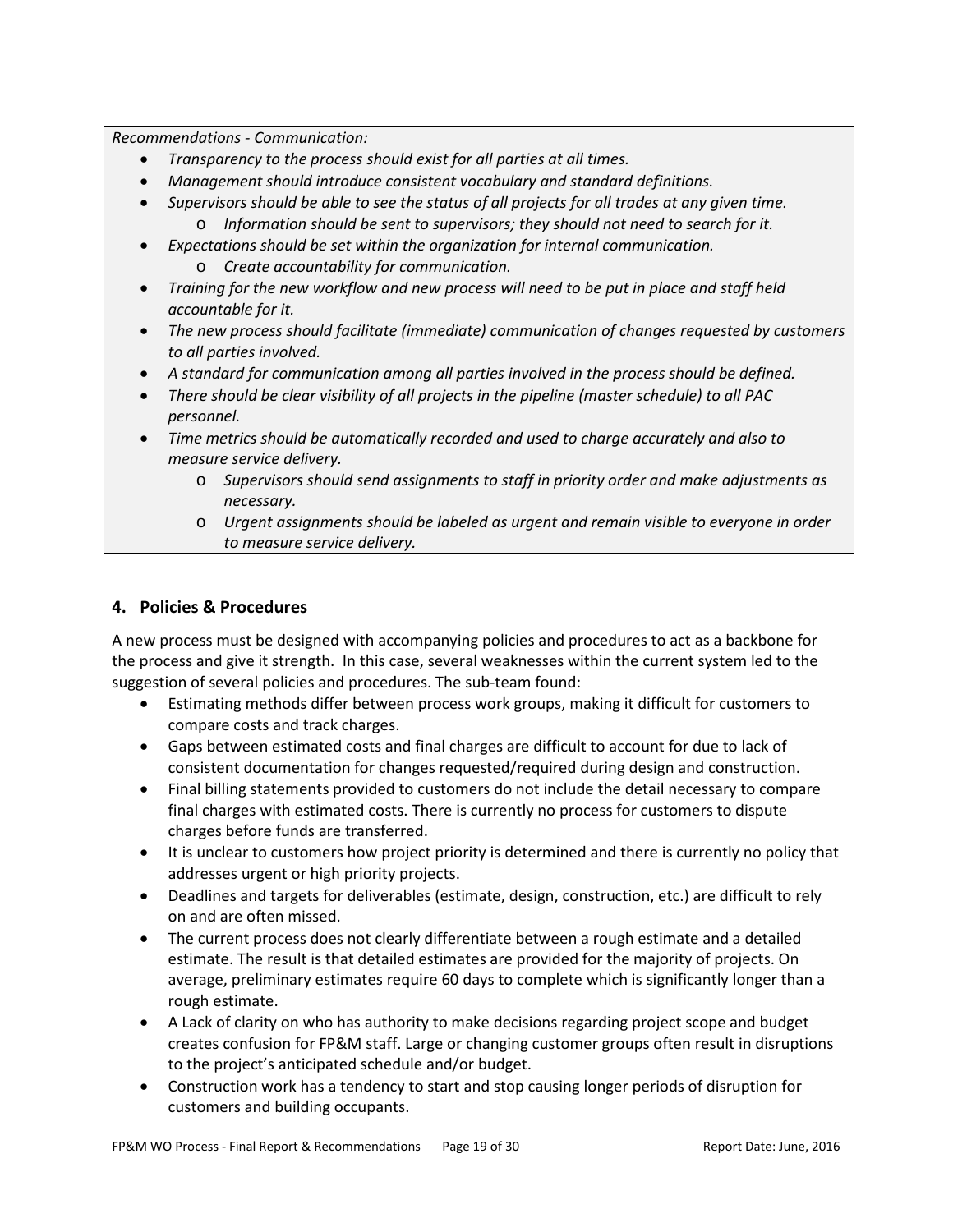- o There is no formal handoff procedure when transitioning a project from design staff to construction staff.
- o Trades staff gets pulled off of remodel projects to carry out service work orders.
- o Sometimes construction comes to a standstill because materials have not been ordered in a timely manner or because a project has been started without enough preplanning or preordering.
- Project completion is not formally communicated.

### *Recommendations - Policies & Procedures:*

*Policies:*

- *Introduce a policy which requires State approval prior to the start of demolition and construction for projects that require DSPS[2](#page-19-0) review (IEBC[3](#page-19-1) Level 2 or higher).*
- *Require punch list creation before post-renovation tenant occupancy.*
- *Lead designer will hold primary responsibility for customer budget and project status communication for entire duration of project, from initial project assignment to construction conclusion.*
- *Customer must designate a single point of contact who holds authority to designate funding (or designee) and who will be required to make all decisions regarding project progress, scope, and budget.*
- *Require submittal of requests for and approvals of projects by certain deadlines in order to guarantee winter break and summer construction.*
- *Require occupancy permit inspection and signoff by an architect on applicable projects before post-renovation tenant occupancy.*
- *Create a group of trades staff dedicated to remodeling projects and develop a policy for occasions in which cross-utilization with service and maintenance staff is required.*

### *Procedures:*

- *Hire multiple estimators to create and maintain a clear rate structure.*
- *Formalize the design and construction change order processes and documentation.*

- Level 1 alterations include the removal and replacement or the covering of existing materials, elements, equipment, or fixtures using new materials, elements, equipment or fixtures that serve the same purpose.
- Level 2 alterations require DSPS approval and include the reconfiguration of space, the addition or elimination of any door or window, the reconfiguration or extension of any system, or the installation of any additional equipment.
- Level 3 alterations comply with the provisions of a Level One and a Level Two alteration, and;
	- o Where the work area exceeds 50 percent of the aggregate area of the building;
	- o Any and all work areas whether or not they include exits and corridors if they are shared by more than one tenant regardless of occupant load unless remodel is strictly for accessibility;
	- o Certain cases in high rise buildings having occupied floors more than 75 feet above the lower level of fire department vehicle access (HVAC and elevators); and
	- o Boiler and furnace equipment rooms in certain occupancies.

<span id="page-19-1"></span><span id="page-19-0"></span>

<sup>&</sup>lt;sup>2</sup> Department of Safety & Professional Services.<br><sup>3</sup> The International Existing Building Code defines three levels of alterations to a building: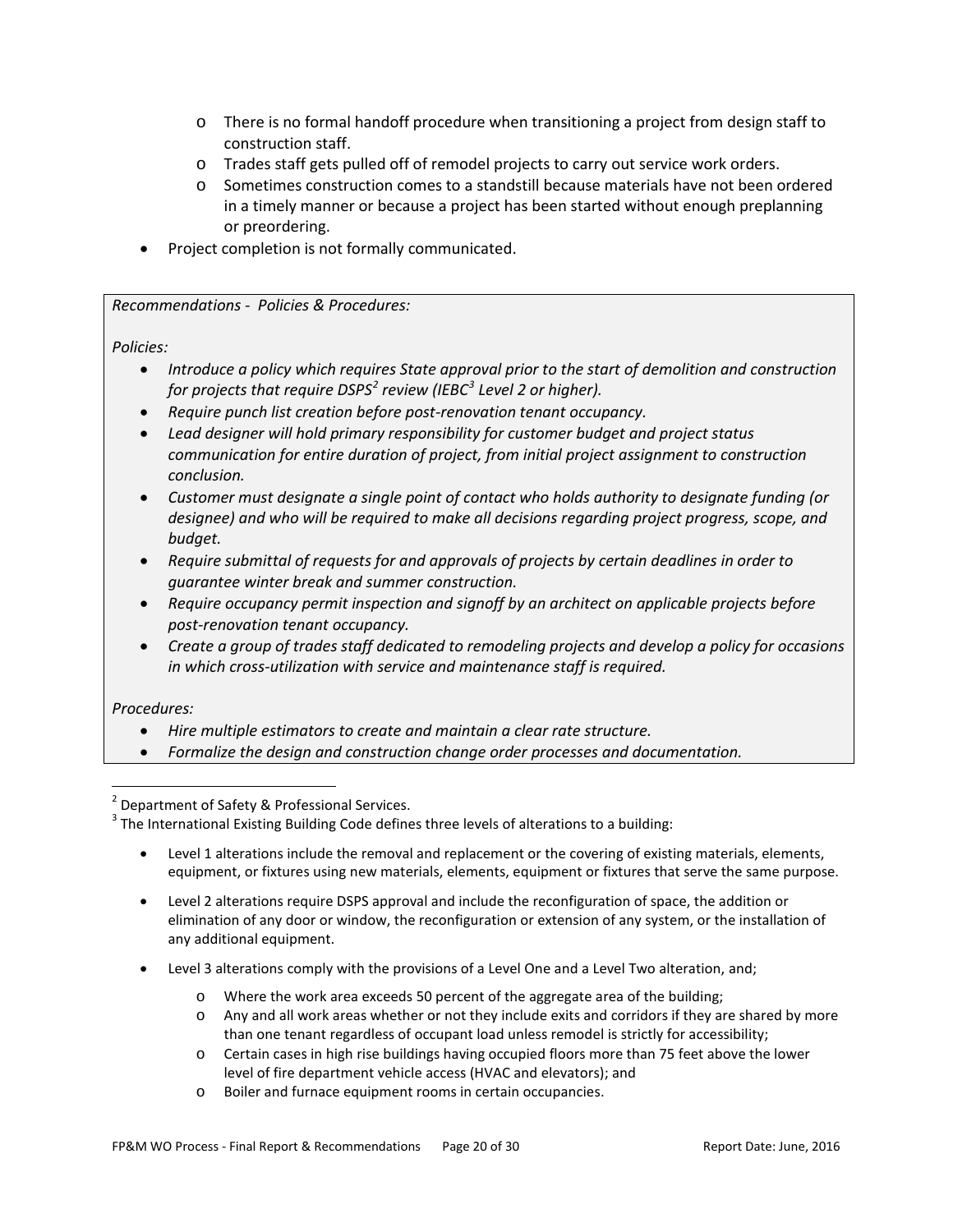*Recommendations - Policies & Procedures (continued):*

- *Review the billing process and create more transparency.*
	- o *Introduce progress billing to include customer approval and a process for disputing charges.*
	- o *Introduce final billing to include customer approval and a process for disputing charges.*
	- o *Review and address concerns related to funding that is limited by fiscal year.*
	- o *Consider issues of cost reporting versus billing and the appropriate frequency of each to customer (i.e., monthly reporting and quarterly billing).*
- *Introduce an expedited/high priority process.*
	- o *College/division may be asked to reprioritize their projects in order to accommodate urgent requests.*
	- o *Priorities between colleges or divisions will be decided in consultation with campus leadership.*
- *Define clear expectations on turnaround time for deliverables and utilize design reports to measure compliance.*
- *Reduce time spent on estimates by formalizing the rough estimate process. Include language stating the purpose of a rough estimate, a cost range, and period of time for which the estimate is valid for.*
- *Introduce and communicate a fee structure for estimating and design services.*
- *Create a cost catalog.*
	- o *Provide customers visibility to old projects for comparison.*
- *Define a campus standard for material and a worklist based on campus standards.*
- *Utilize a graduating contingency on estimate accuracy.*
- *Introduce a triage process to review new projects and determine the most appropriate and efficient route to achieve the project and customer goals.*
- *Identify college/division facilities representative to formally delegate approval authority to the department/unit level for project decisions and budget.*
- *Formalize handoffs from one step in the process to the next.*
- *Improve continuity of construction work.*
	- o *Formalize a pre-construction meeting with trades, design staff and customer to address the staging area, site access restrictions, construction schedule, site safety, etc.*
	- o *Develop site signage to notify building occupants of the project scope, access restrictions, estimated completion and main project contacts.*
	- o *Reduce on-site disruptions and safety risks by introducing an occupancy policy restricting construction site access and defining when the space may be occupied (including DSPS approval where applicable).*
- *Institute a formal punch list process that includes meeting with customer, resulting in a punch list agreement document to include:*
	- o *Punch list scope as compared to original project scope plus change orders;*
	- o *Estimated occupancy date;*
	- o *Sign off by the customer and FP&M to document the agreement of final scope; and*
	- o *Clearly communicate and document warranty information and warranty claim responsibilities on purchased items and the work of the trades.*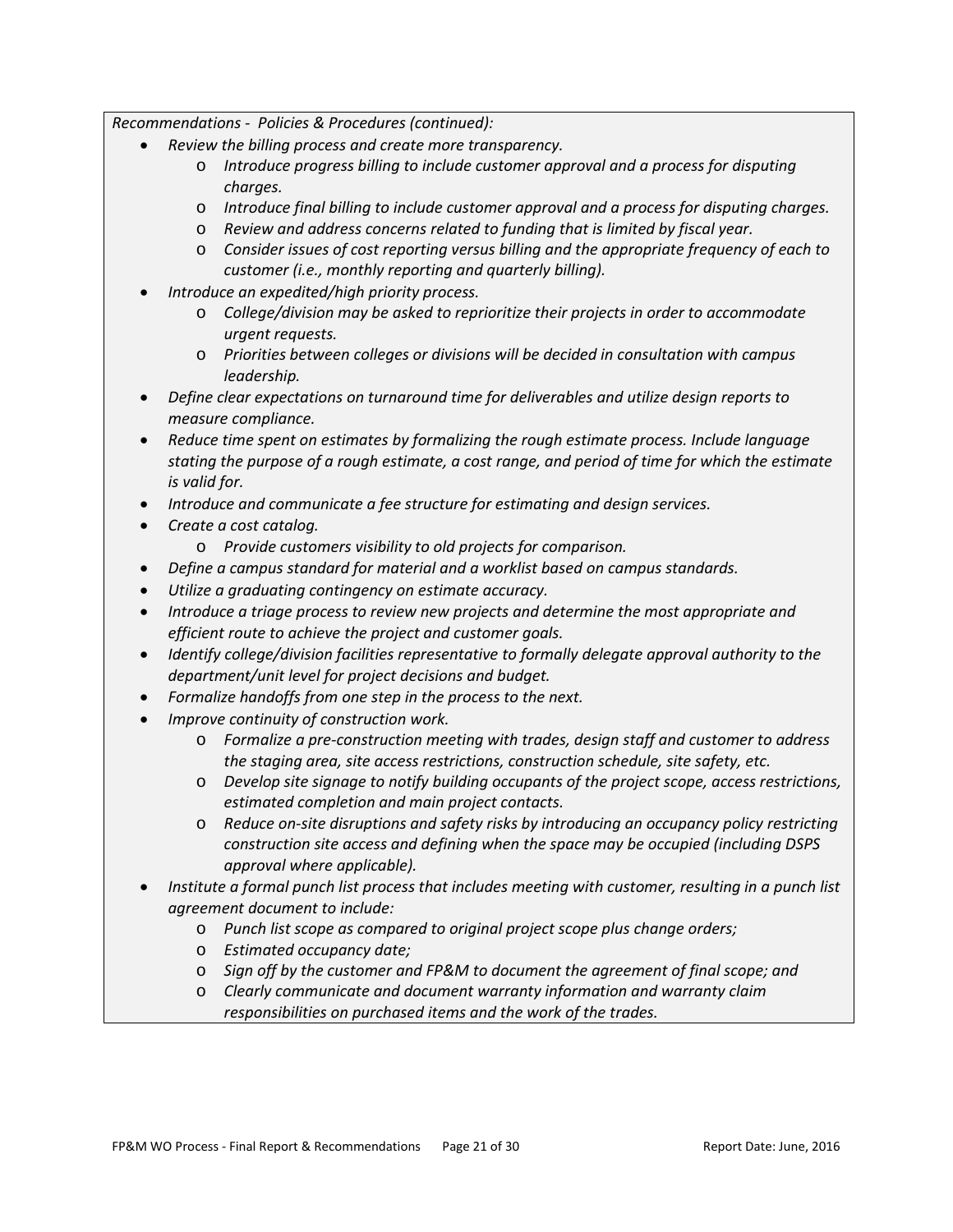# <span id="page-21-0"></span>**Future State Process Map**

The recommendations outlined in this section of the report are anchored by a newly designed future state process map which can be found in Appendix F.

# <span id="page-21-1"></span>**Accomplished to Date**

At approximately the same time that it was determined to request this APR study of the small project and work order processes, FP&M coincidentally removed small project design and administration from the maintenance portion of the Physical Plant and hired a new director to manage the area as a separate entity. In March of 2015, Pamela Barrett came on staff as director of this newly-formed group. Since that time, she has been a participant in this APR process, and has been working with others in FP&M and the small project group with parallel goals.

As a result of this organizational update, several changes to the group name, staffing structure, and administrative tools have been implemented. While the APR team is focused on crafting a future-state process, they acknowledge the updates that have been made to strengthen the current process. It is important to note that while these accomplishments may have been informed by the APR team's work, they were not initiated by the team.

- Project administrators and construction managers were moved from the Service Building to 30 N. Mills Street, which means that the entire group is now together in one place where they joined the groups architects, engineers, and other staff.
- To address existing confusion regarding definition of the term PAC, the group has been renamed to Campus Renovation Services. Progressive announcement and campus awareness is being made through a deliberate communications campaign being driven by the FP&M communications director.
- A new organizational chart is almost finished for the new department. The new chart reflects the goals of interdepartmental integration and communication and continuity of flow of information for customer awareness.
- First steps have been taken towards the goal of allocating a specific trades force to the campus renovation services group. Data analysis has been done to determine desired group sizes (i.e., the number of carpenters needed, etc.). Contracts for outside services (for additional manpower) in each trade are now in place beginning this year. (Previously, these contracts had been in place for select trades only).
- A construction scheduler was hired to populate and run scheduling database of all projects to help the group better allocate resources and to allow the group to eventually provide and update schedules for customers.
- In an effort to shorten turnaround times and catch up on backlog, an additional architect and an additional project administrator were hired, both as two-year project appointments.
- In alignment with the need to address the one-third of estimate requests that do not proceed to actual projects, and with the need to improve turnaround times, a new Preliminary Budget Form and a Feasibility Evaluation Form were designed and the group has begun using them.
- A project estimator was hired to convert current project estimates to materials-and-labor for entry into the scheduling software (done), study historic project pricing (done), study create metrics for and produce the rough estimates (in process), and eventually purchase and populate estimating software.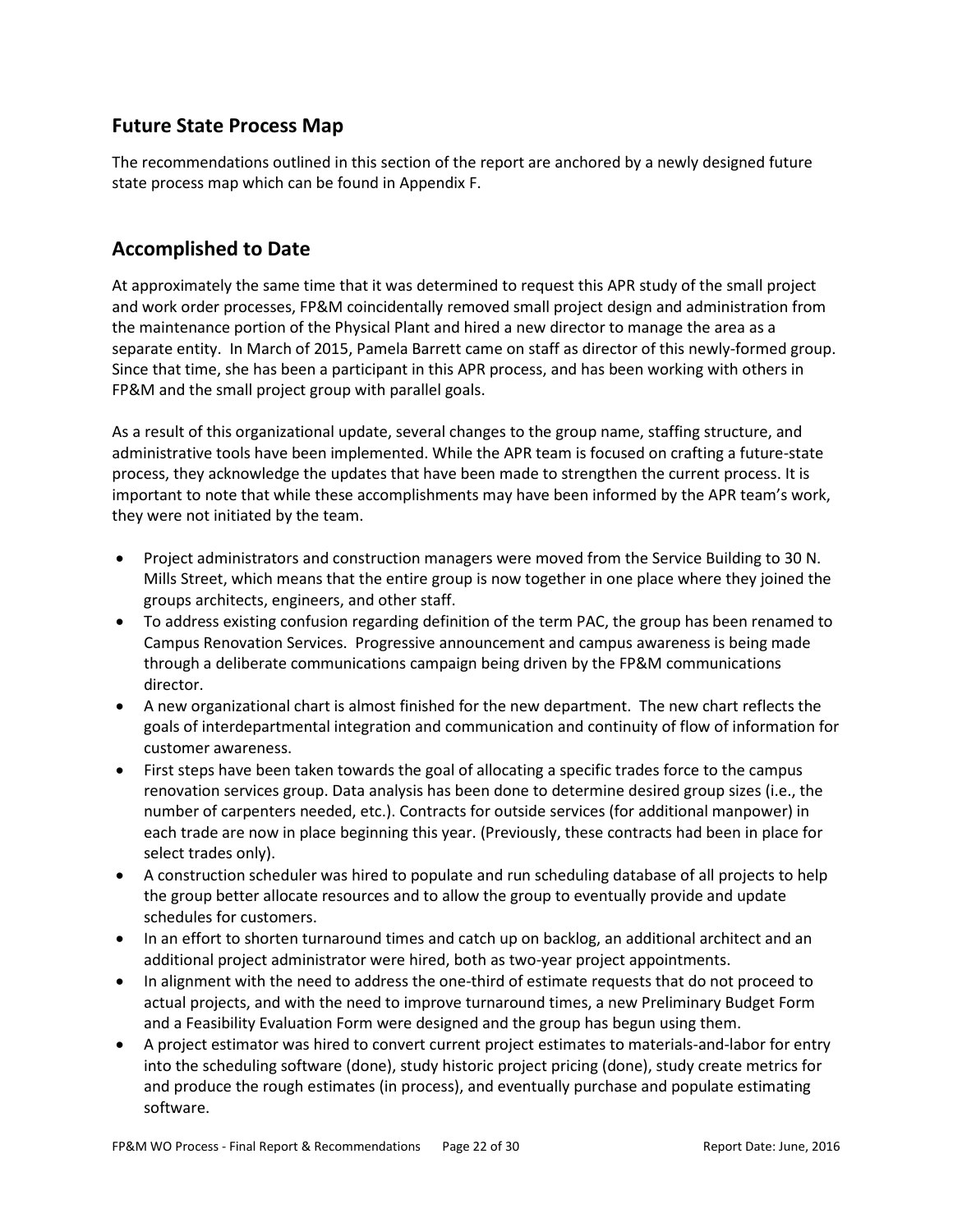- Purchased lightweight laptops with connectivity to all project documents for construction managers to use on job sites with the goal of cutting down on travel time for construction managers.
- Multiple vendor informational presentations on CMMS/Project Management software have been provided but no specifications have been developed yet.

# <span id="page-22-0"></span>**Next Steps**

This team report is an important way to document the team accomplishments and recommendations for improving the current state. After submission of this report, a meeting will be held to update the sponsors on the outcome of this project. Following the sponsors' approval of the solutions an implementation plan will have to be developed providing a detailed outline of key milestones.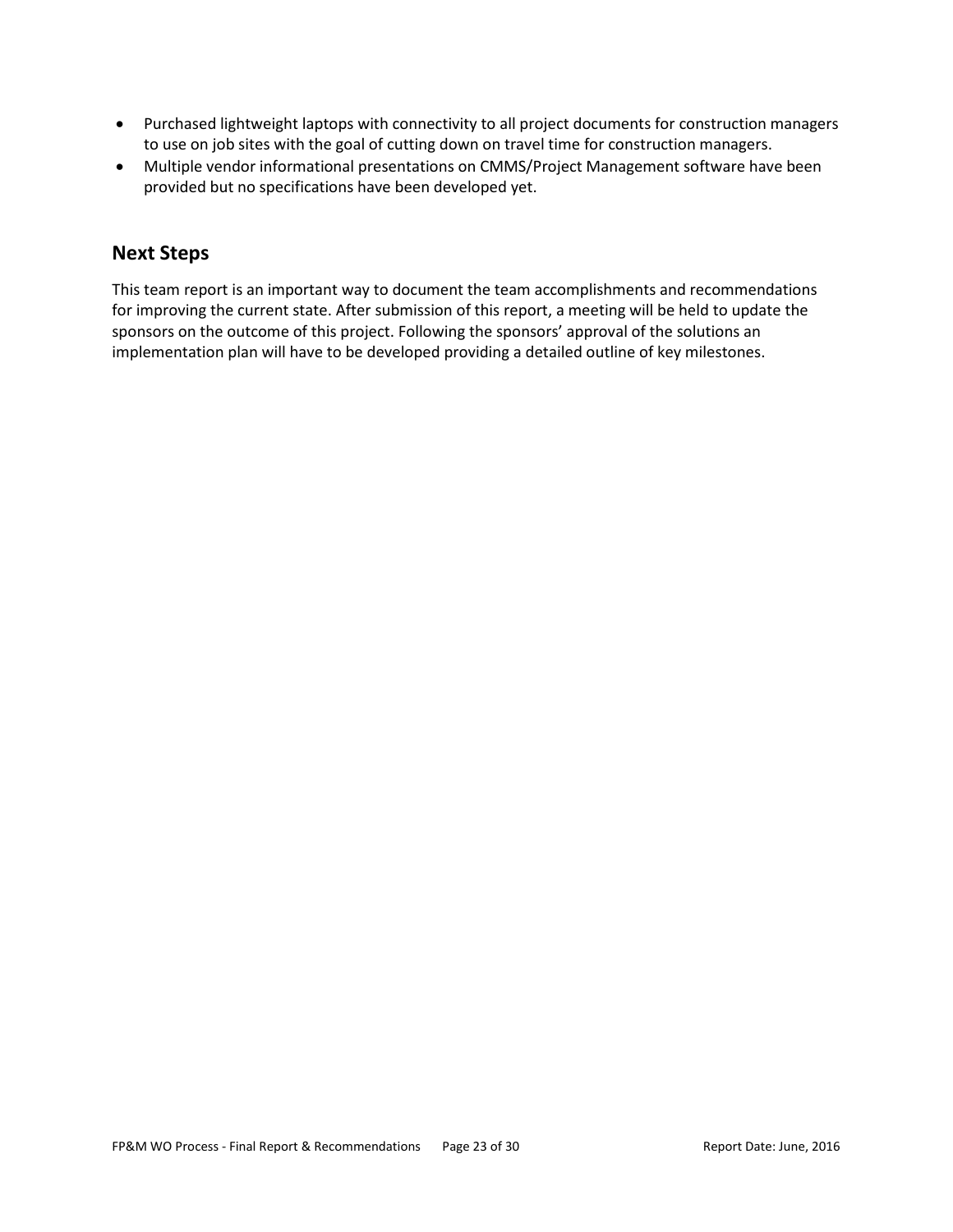<span id="page-23-0"></span>**Appendices**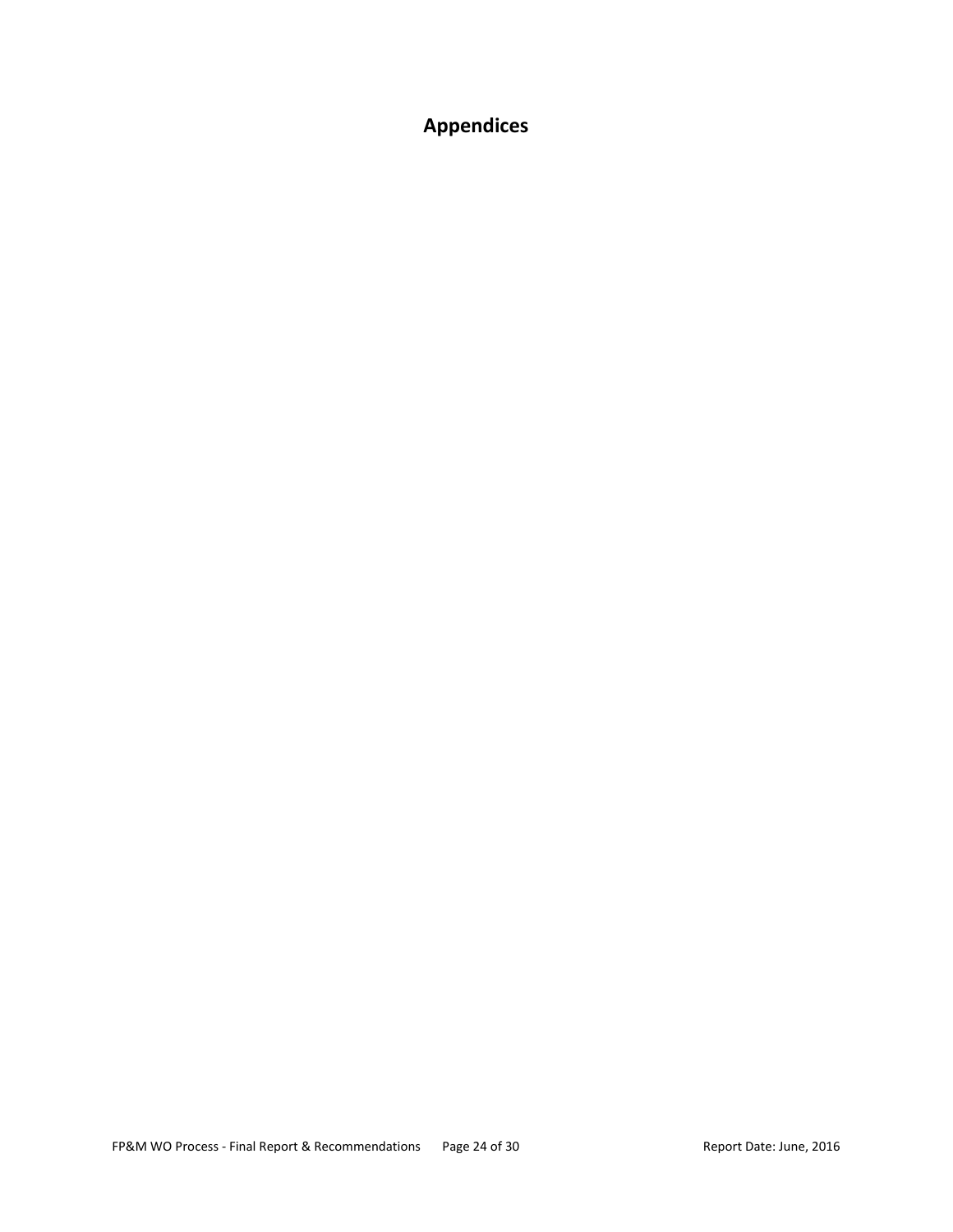| <b>Observations/Issues</b>                                                    | <b>Themes</b>            |
|-------------------------------------------------------------------------------|--------------------------|
| Accountability (lack of communication)                                        | Communication            |
| Communication with customer                                                   | Communication            |
| Communication within FP&M                                                     | Communication            |
| Handoffs confusing/did not happen                                             | Communication            |
| How is priority determined/communicated                                       | Communication            |
| Supplemental systems                                                          | Communication            |
| Never know when work is complete                                              | Communication            |
| Customers do not know where to find information                               | Communication            |
| Customers do not know that information exists                                 | Communication            |
| Unclear who is the process owner                                              | Communication            |
| Management of the resources vary by shop                                      | Communication            |
| There is no process where the customer can look and approve charges/bill      | Communication            |
| Building manager role is unclear - lots of variance                           | Communication            |
| People are building/using their own tools to keep track of projects           | Communication            |
| Not sure about policies and guidelines                                        | Communication            |
| No clear escalation path                                                      | Communication/Timeliness |
| Responsiveness from initial request                                           | Communication/Timeliness |
| No on-call policy                                                             | Communication/Timeliness |
| Unclear on-call process                                                       | Communication/Timeliness |
| Inconsistent assignment of staff (may depend on maintenance budget)           | Communication/Timeliness |
| Accountability with respect to cost                                           | Cost                     |
| Estimate accuracy                                                             | Cost                     |
| Gap between estimate and final bill                                           | Cost                     |
| No price sheet/ costs are hard to anticipate                                  | Cost                     |
| Lack of clarity of which costs are maintenance related vs. departmental costs | Cost                     |
| Who is making decisions whether something costs vs. no costs                  | Cost                     |
| Lack of transparency in rates                                                 | Cost                     |
| Lack of transparency in billing (lack of meaningful detail)                   | Cost                     |
| Bypass the process all together                                               | Intake                   |
| First review of the issue - triage team                                       | Intake                   |
| Timeliness of the full process                                                | Timeliness               |
| Lack of reasonable targets                                                    | Timeliness               |
| Deadlines/targets are moving                                                  | Timeliness               |
| Urgent process has too many steps                                             | Timeliness               |
| Many manual steps                                                             | Timeliness               |
| It takes too long to receive an estimate                                      | Timeliness               |
| Projects which generate revenue get priority                                  | Timeliness               |
| Timeliness of the closeout process - when is the project done                 | Timeliness               |
| Building access is an issue                                                   | Timeliness               |
| People seem to have very heavy portfolios                                     | Timeliness               |
| Duplication of efforts/data entry                                             | Timeliness               |

**Appendix A: Process Walk - List of observations/issues categorized by themes - Last revised 11/11/15**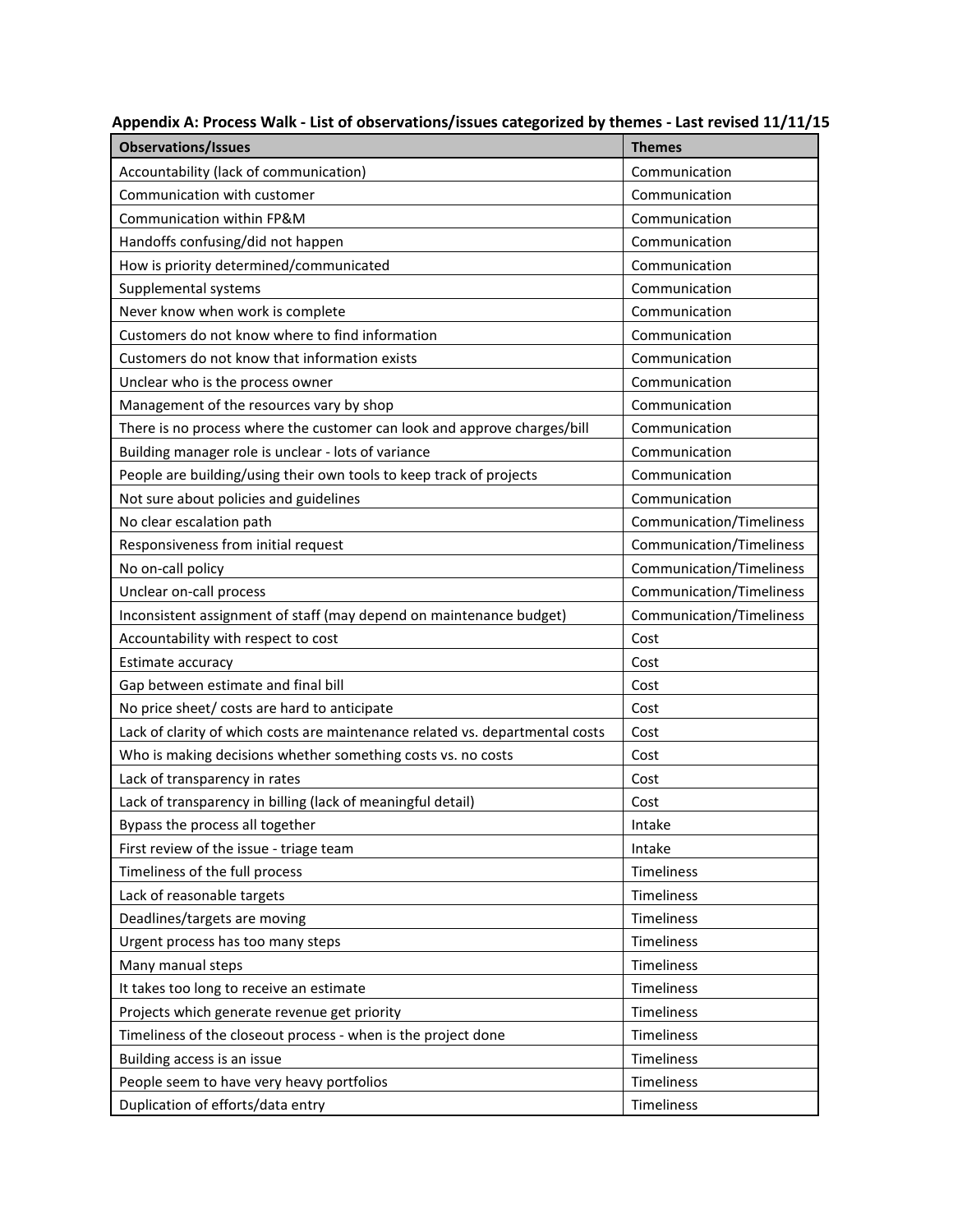**Appendix B: Work Order (WO) Lead Time for Service calls - Last revised 1/13/16**

|                   |                                                         | <b>WO lead time</b><br>All Service/Maintenance WOs with timecards* |                                                 |       |                      |
|-------------------|---------------------------------------------------------|--------------------------------------------------------------------|-------------------------------------------------|-------|----------------------|
| #<br><b>Shops</b> | Avg # Days -<br><b>WO create</b><br>to last<br>timecard | Avg # Days -<br><b>WO create</b><br>to last<br>charge              | Avg # Days -<br><b>WO create</b><br>to complete | # WO  | % Total<br><b>WO</b> |
| 1                 | 13                                                      | 31                                                                 | 161                                             | 22362 | 80%                  |
| $\overline{2}$    | 23                                                      | 42                                                                 | 192                                             | 4241  | 15%                  |
| $\mathbf{3}$      | 25                                                      | 44                                                                 | 175                                             | 1308  | 5%                   |
| $\overline{4}$    | 69                                                      | 99                                                                 | 250                                             | 156   | 1%                   |
| 5                 | 84                                                      | 129                                                                | 278                                             | 36    | 0%                   |
| 6                 | 113                                                     | 158                                                                | 307                                             | 11    | 0%                   |
| $\overline{7}$    | 68                                                      | 132                                                                | 144                                             | 1     | 0%                   |
| 8                 | 99                                                      | 117                                                                | 175                                             | 2     | 0%                   |
| <b>Total</b>      | 16                                                      | 34                                                                 | 167                                             | 28117 | 100%                 |

\*excl. After Hours WOs (last timecard may be before WO create date)` 10 4 1% \*excl. WOs without timecard (e.g., key cutting)

Source: Facilities Maintenance Enterprise (FME) (Retrieved: 12/16/15)

| `After Hours WO                |                |           |  |  |  |
|--------------------------------|----------------|-----------|--|--|--|
| Days - WO<br>create to<br>last |                | % Total   |  |  |  |
| timecard                       | #WO            | <b>WO</b> |  |  |  |
| < 0                            | 350            | 44%       |  |  |  |
| 0                              | 315            | 40%       |  |  |  |
| $\overline{1}$                 | 36             | 5%        |  |  |  |
| $\overline{2}$                 | 17             | 2%        |  |  |  |
| 3                              | 14             | 2%        |  |  |  |
| 4                              | 9              | 1%        |  |  |  |
| 5                              | 1              | 0%        |  |  |  |
| 6                              | 6              | 1%        |  |  |  |
| 7                              | 3              | 0%        |  |  |  |
| 8                              | $\overline{2}$ | 0%        |  |  |  |
| 9                              | $\overline{2}$ | 0%        |  |  |  |
| 10                             | 4              | 1%        |  |  |  |
| >10                            | 35             | 4%        |  |  |  |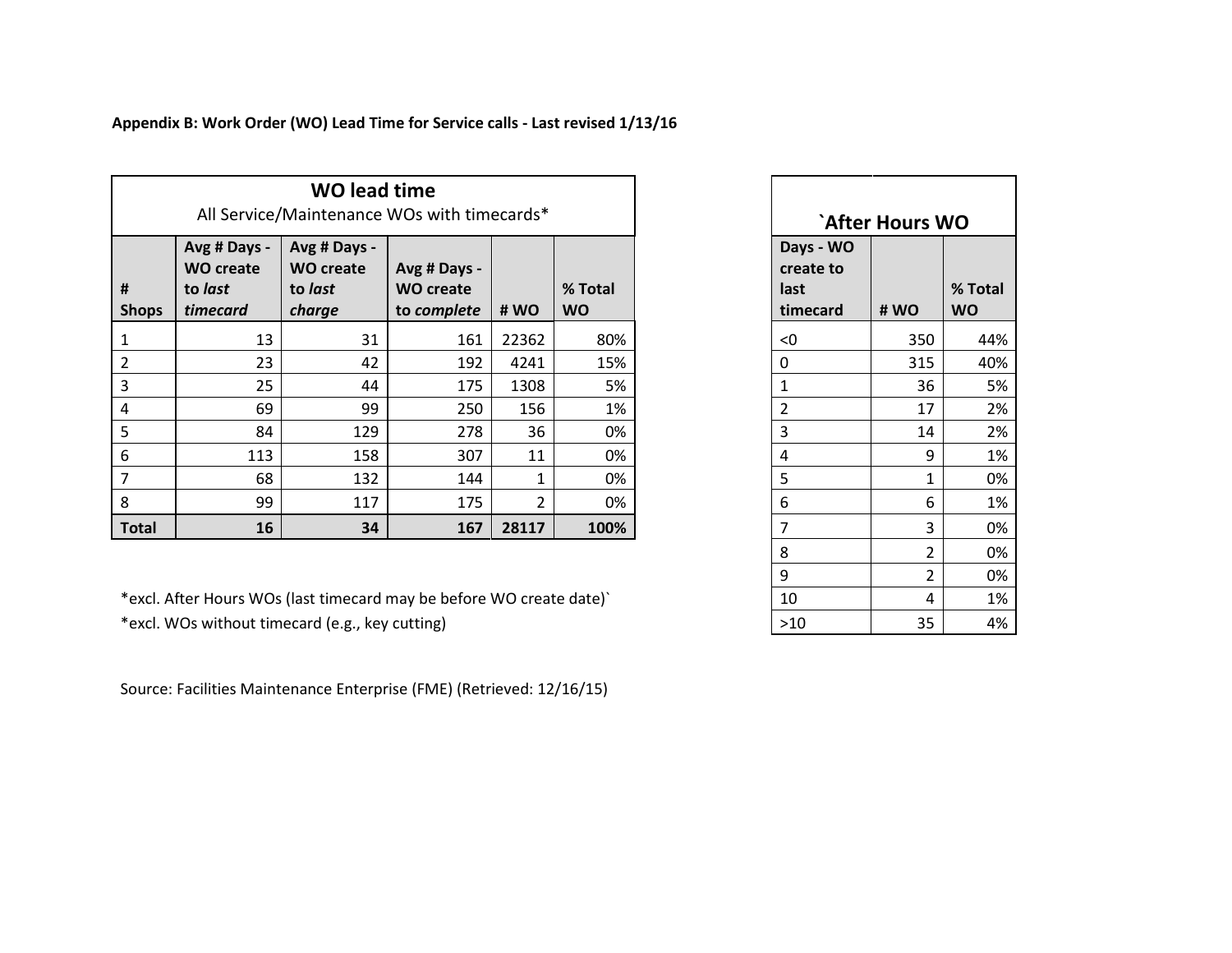**Fiscal Year Total Projects Canceled % Canceled Archived % Archived Returned from Archive % Returned from Archived**  2011 292 46 16% 53 18% 4 1% 1% Less than 1% of archived 2012 261 56 21% 38 15% 0 0% 2013 | 322 | 54 | 17% | 37 | 11% | 2 | 1% 2014 346 75 22% 47 14% 2 1% 1% 1% 1/3 of all PAC projects 2015 | 332 | 61 | 18% | 32 | 10% | 1 | 0% **1553 292 19% 207 13% 9 1%**

**Main findings** projects are returned to active status. were canceled or archived.



FP&M WO Process - Final Report & Recommendations Page 27 of 30 Report Date: June, 2016

### **Appendix C: PAC Process - Canceled & Archived Projects Analysis - FY11 through FY15 - Last revised 01/06/16**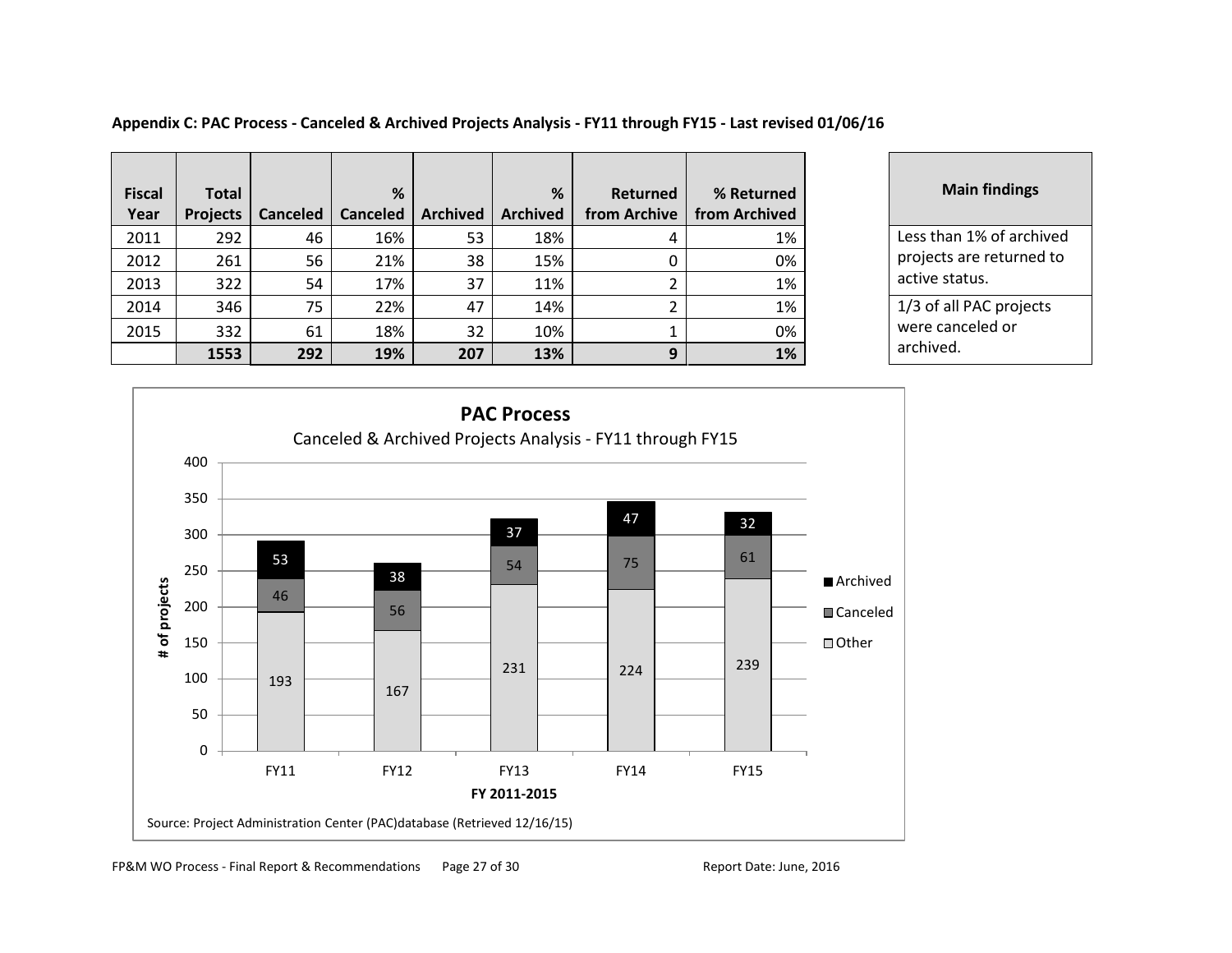**Appendix D: Comparison - Project Delivery Option Requested by Customer vs. Provided to Customer - Last Revised 1/27/16**

|                                    |                  | Provided        |           |          |
|------------------------------------|------------------|-----------------|-----------|----------|
|                                    | <b>Requested</b> | to              | %         | %        |
| <b>Types of Delivery</b>           | by Customer      | <b>Customer</b> | Requested | Provided |
| 1 Rough Estimate                   | 94               | 5               | 38%       | 2%       |
| 2 Full Assessment                  | 35               | 152             | 14%       | 62%      |
| 3 Straight to Design               | 79               | 89              | 32%       | 36%      |
| NA - Not indicated by Customer     | 38               |                 | 15%       |          |
| Total # Projects completed in FY15 | 246              | 246             |           |          |



### **Main findings**

62% of all projects completed in FY15 were given a full assessment while only 14% were requested.

**38% of the projects were** requested to start with a rough estimate but only 2% received the delivery option requested.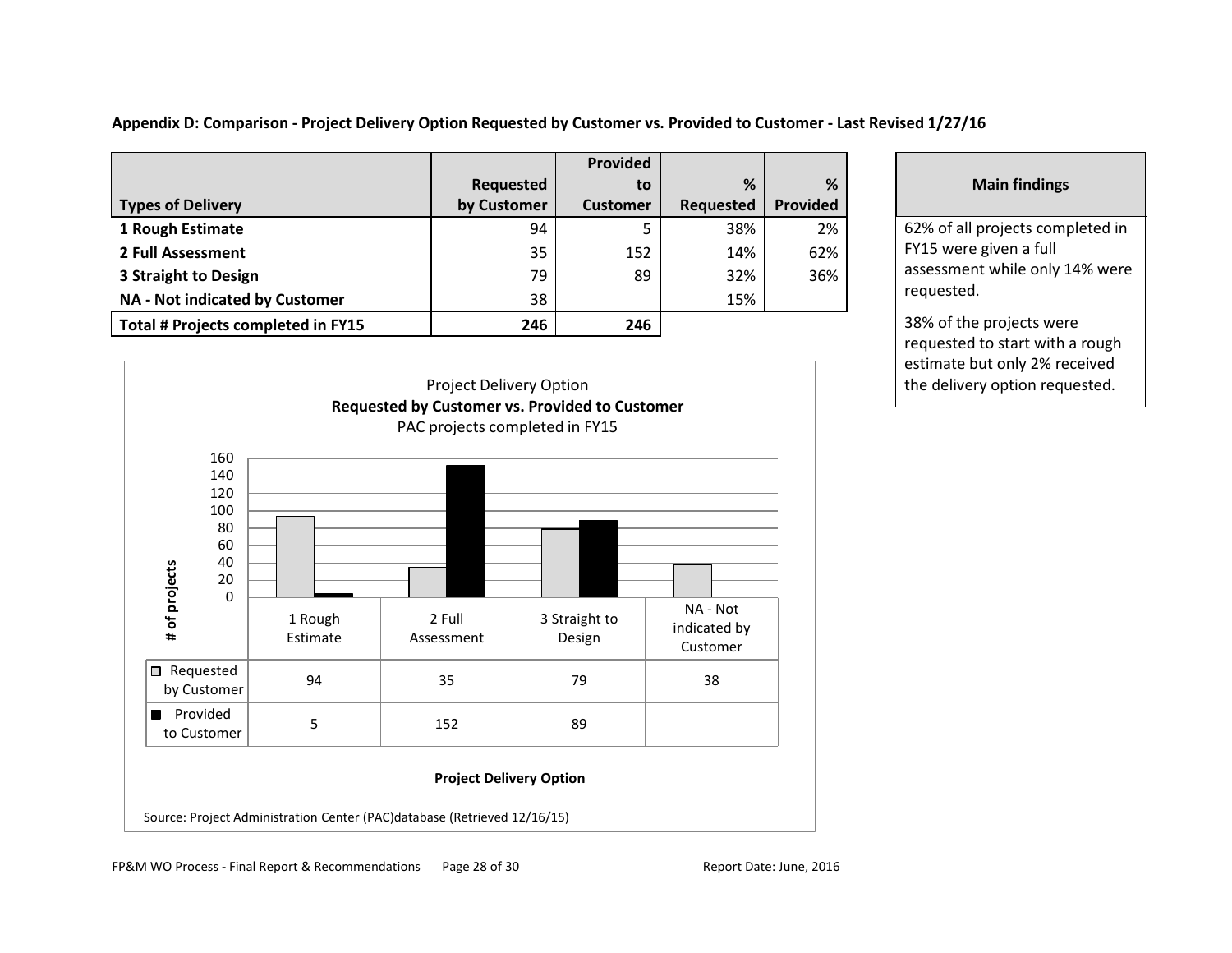

#### **Appendix E: Future State FP&M Work Order Process for After-Hours and Service - Last revised 3/2/16**

FP&M WO Process - Final Report & Recommendations Page 29 of 30 Report Date: June, 2016